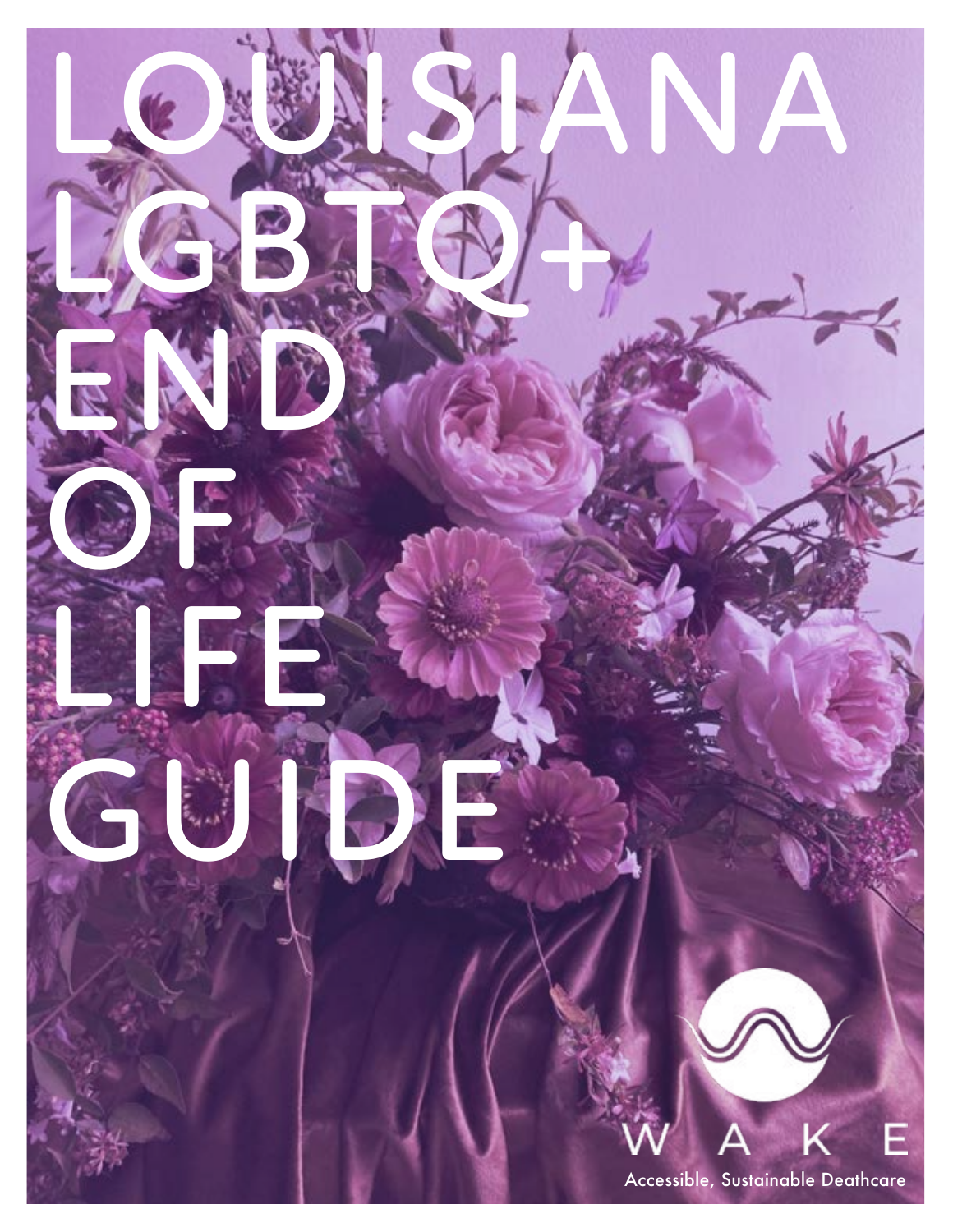This is version 1.0 of the LGBTQ+ END OF LIFE GUIDE

published by



[www.wake.education](https://www.wake.education/)

in May 2022 New Orleans, Louisiana

#### Please Share Me

The use, borrowing, sharing, and copying of this document is encouraged. We request respectful notification and acknowledgment. Be aware that many funeral and burial laws vary from state to state within the U.S. If you are using this as a template to adapt to a different state, please be sure to consult local laws and resources to ensure that it is accurate and relevant to your community. This will be updated in the years to come. We welcome feedback and suggestions for inclusion. Please direct any comments or suggestions to info@wake.education with the words EOL Guide in the subject line.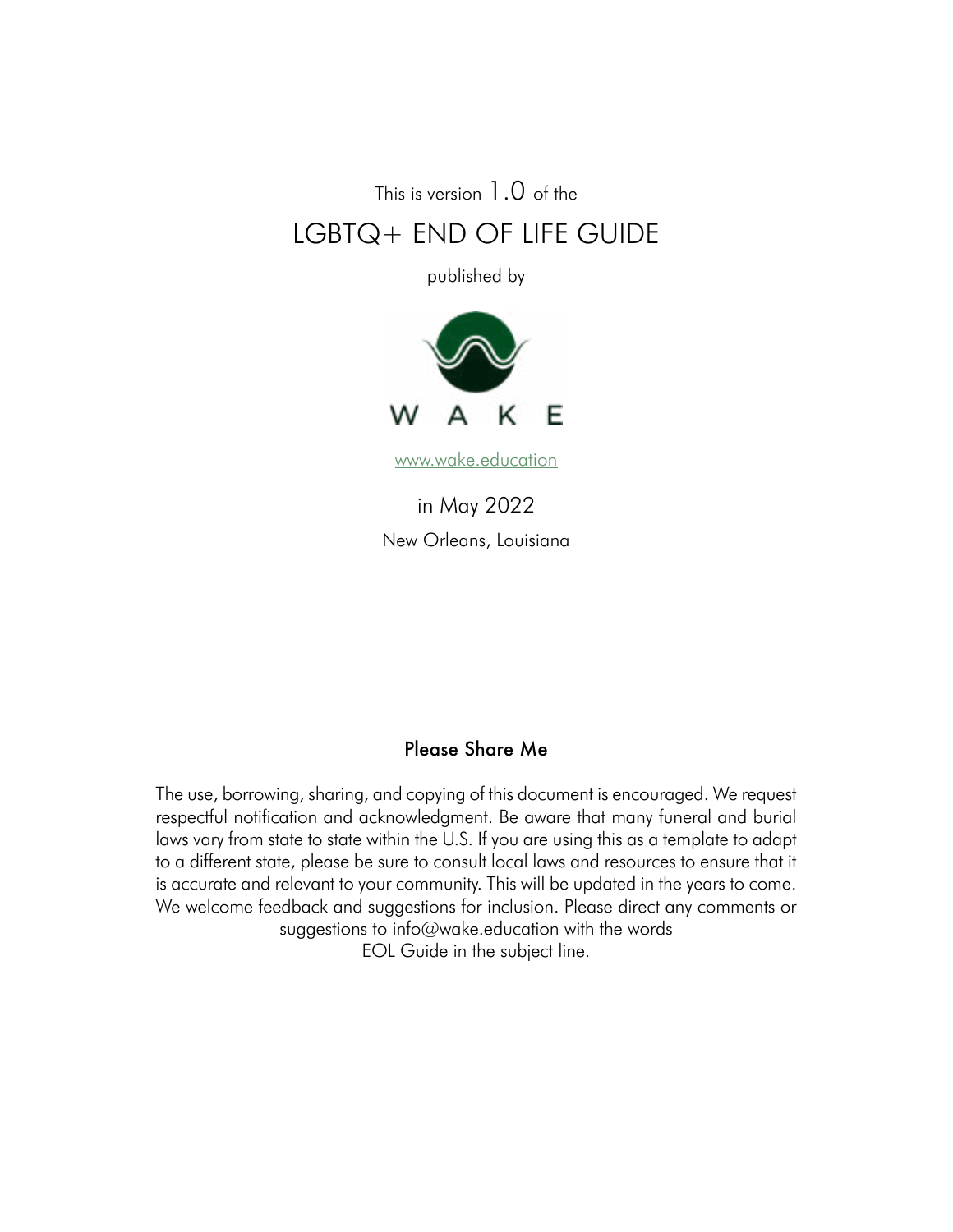# LGBTQ+ END OF LIFE GUIDE

# **Contents**

| When You're Well                                                                                                 |  |
|------------------------------------------------------------------------------------------------------------------|--|
| <u>Preparing for a Death</u><br>Hospice & Palliative Care, Choosing a Funeral Provider, & Customer Protections 8 |  |
| When Someone Dies<br>Funeral Arrangements, Disposition, Paperwork, & Memorialization 11                          |  |
| After a Death                                                                                                    |  |
|                                                                                                                  |  |
|                                                                                                                  |  |
|                                                                                                                  |  |
|                                                                                                                  |  |

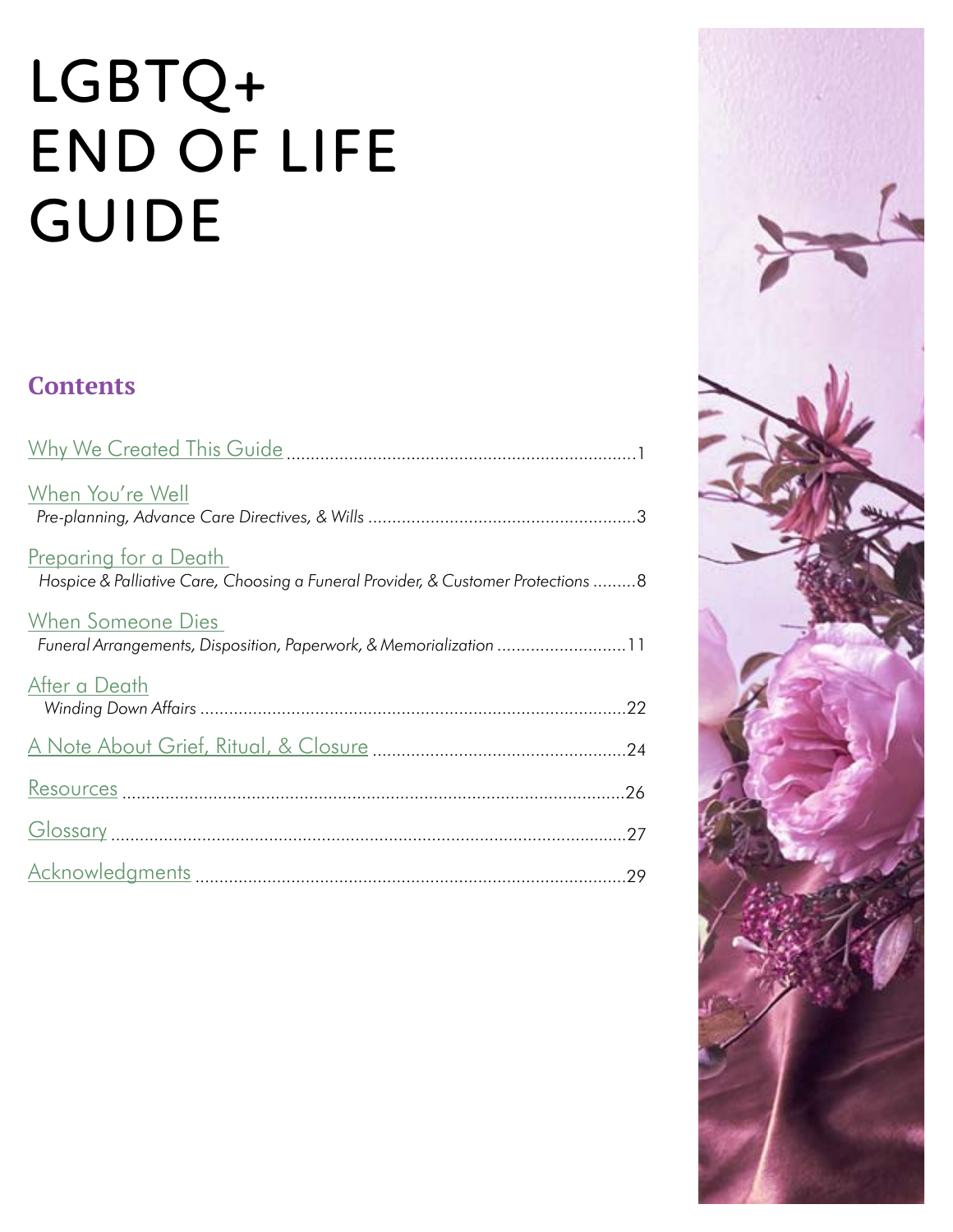# <span id="page-3-0"></span>WHY WE CREATED THIS GUIDE

The Louisiana LGBTQ+ End of Life Guide is a comprehensive primer for end-of-life planning geared specifically towards the LGBTQIA+ community in Louisiana. We intend for this guide to be a practical manual for making informed choices about your own, or a loved one's, end-of-life care. In it you will find:

- clear and correct legal information for Louisiana,
- key areas of risk for the LGBTQIA+ community,
- advice from experts about how to navigate the death care industry, and
- resources, many of which were created from within the LGBTQIA+ community.

The goal of this guide is to close the gap of information on end-of-life care and funeral services for the LGBTQIA+ community, since much of the existing information is directed toward heterosexual couples and nuclear families. The unique needs of the LGBTQIA+ community can be overlooked in the healthcare and funeral industries because of heteronormative and/or cisnormative assumptions from representatives and fear of disclosure on the part of patients and families.

In addition, we want to identify key areas of risk for the LGBTQIA+ community within the legal system. For example, legal definitions of "next-of-kin" often trump the designation of a chosen representative. It's easy for one's wishes to be subverted by a hostile or emotionally disconnected family of origin. But with the right information and legal steps in place, one's identity and wishes can be retained through the endof-life and dying processes.

U.S. funeral laws differ from state to state. Because this guide pertains to the specifics of Louisiana law, it will only be of partial use to those outside the state. We hope to encourage similar projects in other states so that important information about endof-life care for the LGBTQIA+ community can be made as accessible as possible.

We have called this guide the Louisiana LGBTQ + End of Life Guide, as it primarily seeks to provide resources and answers for those who identify as Lesbian, Gay, Bisexual, Transgender, Queer, Questioning, Intersex, Asexual, Non-binary, or who hold any other diverse gender and sexual identities. This guide is meant for everyone, however you identify. We hope you will feel included, and invite you to let us know how we can do a better job of welcoming you.

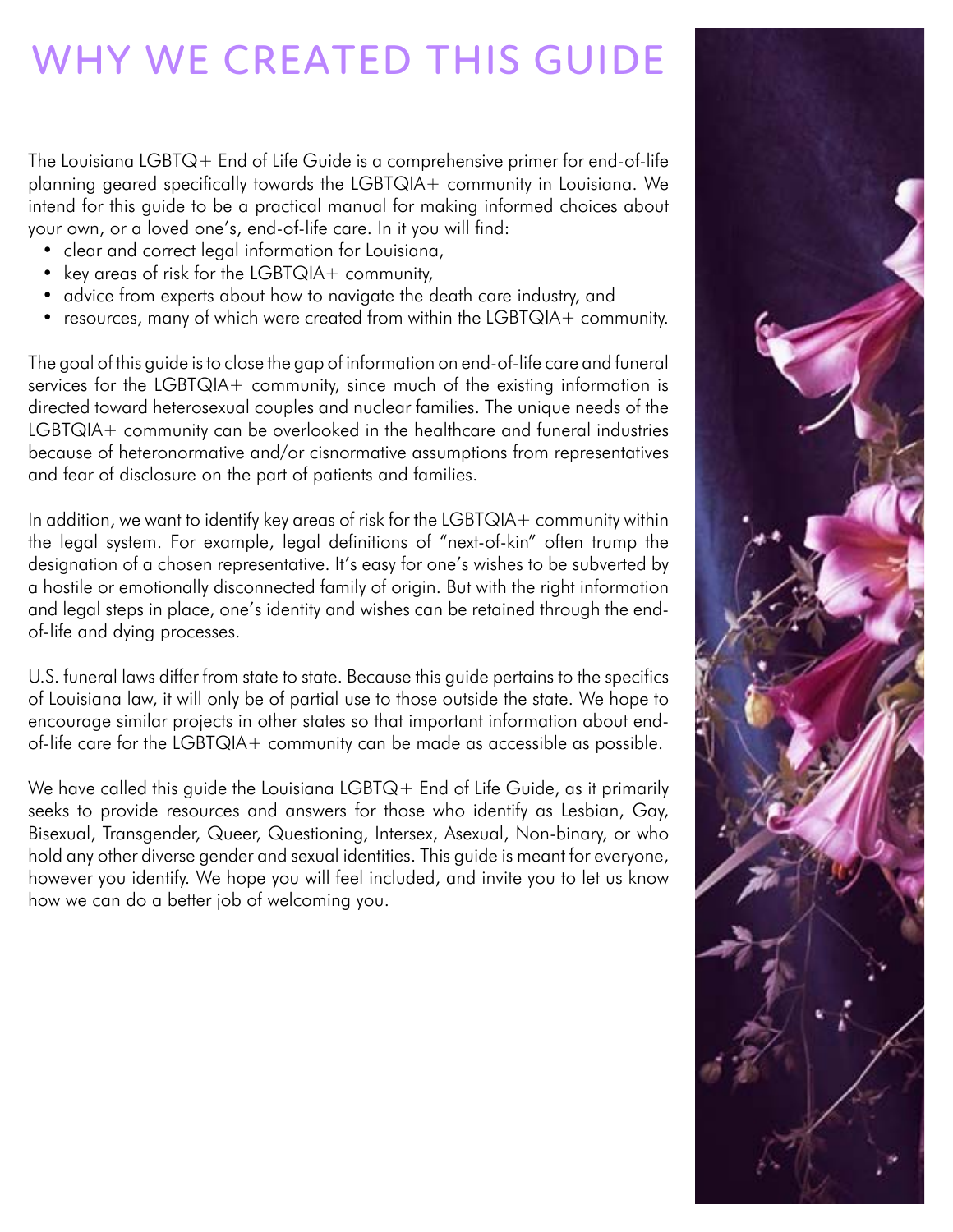#### Who We Are

Wake is a 501c3 nonprofit organization, based in New Orleans, Louisiana, with a mission to provide education and resources for meaningful, affordable, and environmentally sustainable deathcare. Wake believes in taking a "death-positive" approach to end-of-life planning. Death is an inevitable part of life. By having open and honest conversations about death and dying, we can be better prepared for the losses we will experience in life and help to create a culture where these conversations are no longer taboo.

#### A Note from Ezra

The creation of this guide was a long time coming. When my now wife and I began dating in 2013 I found myself extremely surprised by the negative and hostile reactions from our family towards the queerness of our relationship and trans identities. I began to ask myself a lot of big questions. What would happen if one of us died? Could we trust our legal family members to respect us in death? Would anyone in our circle of trusted loved ones be able to advocate for us if we were no longer around? Was the only way to protect ourselves from the worst-case scenario to get married? When I entered funeral service after college I made it my business to answer these questions and realized just how difficult it was to get clear, accurate, and compassionate information about queer, and specifically trans, deathcare. I felt I needed to share what I've learned with others in my community and wanted to expand my knowledge beyond funeral service and into other areas of end-of-life care. I hope this guide helps to answer some of the big, scary questions you might have about your own end-of-life situation and empowers you to take the steps needed to make sure your wishes are honored.

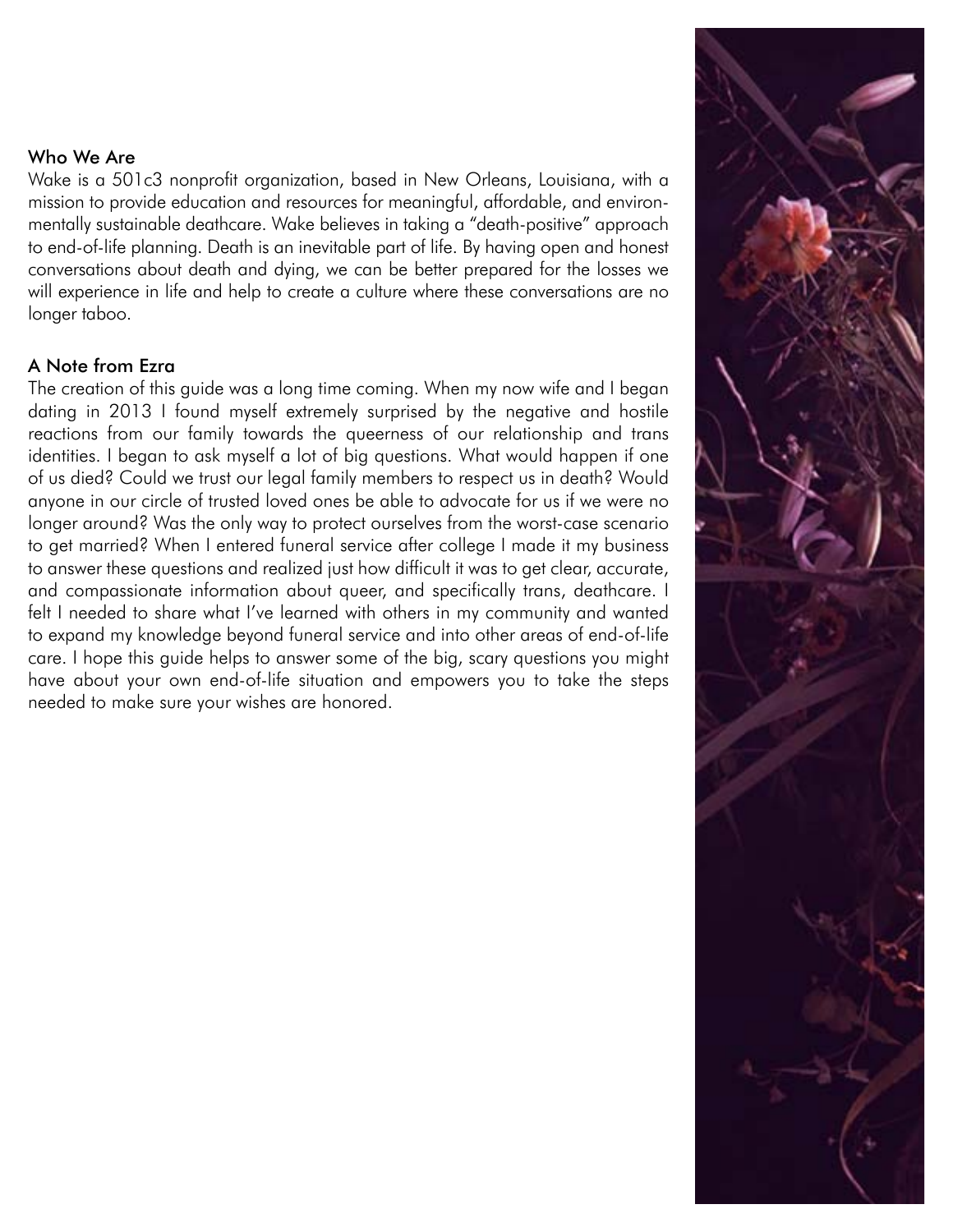# <span id="page-5-0"></span>WHEN YOU'RE WELL

End-of-life planning can be approached at any stage of life. It's never too early to consider how you may want your care and services to go. It can reduce the stress of the death and dying process if you and your loved ones are able to evaluate the options and have a plan in place. You and your loved ones will be able to focus on spending valuable time together at the end stages of life.

### **Financial & Estate Planning**

#### Wills & Trusts

Many people believe that a will is a place to articulate wishes for end-of-life care, including funeral and burial preferences. However, wills are not generally located and shared until some time after the death of an individual, at which point final arrangements have often already been made. Be sure to document your end-of-life wishes in a separate document which you make available to the person to whom you assign your primary right of disposition, and to as many other family and friends as you feel comfortable with.

A will or a trust is where you indicate what should happen to your property, including your money, after you die. These two documents have some similarities and some differences, and you should consult an estate attorney to decide which one is the best for you. There are two types of wills: holographic, which means it's handwritten, and a notarial, or statutory will. If your needs are simple you can write out a holographic will entirely by hand, indicating what you wish to happen to your property, and sign and date each page. Anything added or deleted must likewise be signed and dated. A statutory will has strict requirements and is best written with the assistance of an attorney. If a will exists then the succession must go through the court system before the heir can inherit.

The cost of having a will or trust created for you varies greatly depending on a number of different factors. Contact a law firm that specializes in family and estate law in Louisiana, and that has experience dealing with the particular challenges that LGBTQ+ individuals can face with respect to these laws. You can and should shop around for your services. There are also legal clinics that provide this service for free to those who qualify, such as [The ProBono Project](http://probono-no.org/).

No assets can legally be distributed after death until an estate has gone through succession. This process may entail filing documents in civil court, and the complexity depends on the circumstances of the estate. Estates worth less than \$125,000 may qualify for a small estate succession (Small Succession Affidavit) which makes the process simpler and cheaper. If your loved one has paid for legal help with a will or trust you can coordinate with that law firm (or any estate lawyer) to guide you through the basics of settling an estate, but that help may entail a hefty fee.

Primary Right of Disposition is the right to make all decisions regarding the handling of your remains. These rights can be secured in a notarial testament known as a Funeral and Disposition of Remains Directive.

A holographic will is entirely handwritten, with each page signed and dated. A statutory will, also known as a notarial will, should be prepared with legal assistance.

In Louisiana, the technical term is Succession but the term Probate is also often used interchangeably.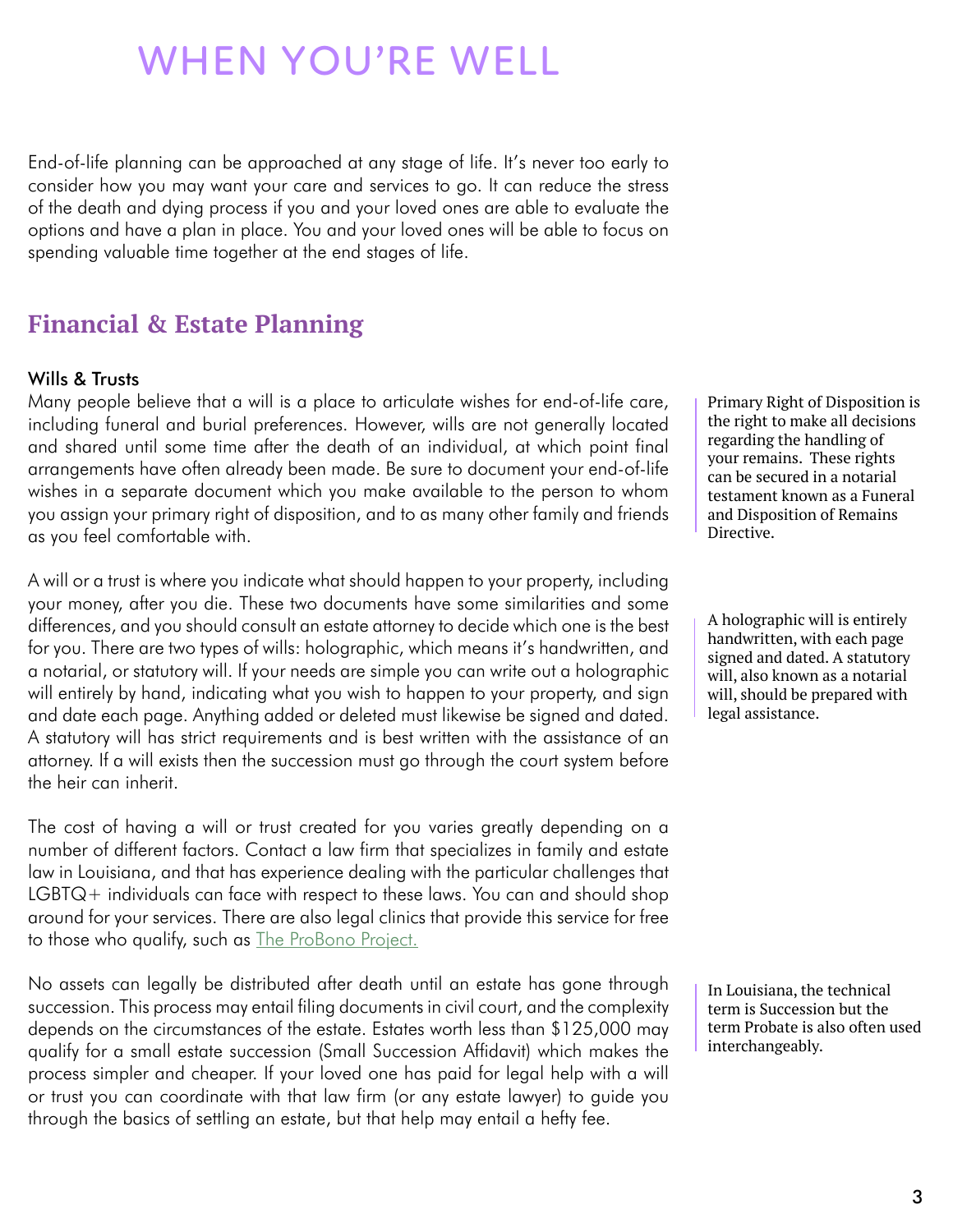#### Financial Power of Attorney (POA)

A financial power of attorney allows you to entrust someone else to manage your finances and property in the event you can't take care of these things yourself. Giving someone power of attorney does not remove your own right to make decisions for yourself. A POA should be completed with legal assistance. It will need to be signed before a notary and two witnesses but does not need to be filed with the court.

### **Health & Medical Planning**

#### Medical Power of Attorney (POA)

If you or a loved one reach an end-of-life stage where you may no longer be able to make your own choices regarding medical care, having a medical POA, reviewed by an attorney, is an important step, especially when there is concern regarding the choices that would be made by legal next of kin. Medical facilities often have patients fill out an advance directive, usually focusing on the patient's wishes regarding resuscitation and life-extending procedures. However, these documents do not extend to decisions outside of the medical institution and can sometimes be disregarded in an emergency situation. The Governor's Office of Elderly Affairs' [Self-Help Guide](http://goea.louisiana.gov/assets/Legalservicesfiles/Planningforincapacity.pdf) offers guidance on creating a document if consulting an attorney isn't feasible.

#### Durable vs. Non-Durable Power of Attorney

A non-durable POA terminates when a person becomes incapacitated whereas a durable POA will be effective after that point and up until death. All powers of attorney (durable and non-durable) expire at death. If you want to give someone the right to make decisions about your body after you die you need to create a notarial testament, such as a Funeral and Disposition of Remains Directive, which will give them the primary right of disposition over your remains.

#### Advance Directives

Advance Directives are written statements you execute indicating your wishes and preferences broadly regarding medical treatment. Types of advance directives include Living Will, Medical Power of Attorney, and Do Not Resuscitate (DNR) orders. A living will is a type of advance directive which states your preferences for the type of care you would like to receive if you are permanently incapacitated, and a Durable Medical Power of Attorney allows you to designate a person as your agent to make those decisions on your behalf if and when you are unable to communicate those preferences to your healthcare provider(s). A living will gives you the power to indicate your preferences regarding prolonging life in the event of a serious illness, including resuscitation, breathing machines, tube feedings, as well as whether you want to be an organ donor.

In order to make an advance directive a legal document, it must either be notarized or signed by two witnesses (at least 18 years old) who are not your Power of Attorney, who are not related by blood or marriage, and who do not have an interest in your

It is important to remember that in Louisiana, POA documents expire at the time of passing, so additional steps need to be taken to make sure your post-death wishes are honored.

Your original living will can be filed with SOC Election Services. Pay \$20 to register it [here.](https://www.sos.la.gov/OurOffice/EndOfLifeRegistries/Pages/default.aspx)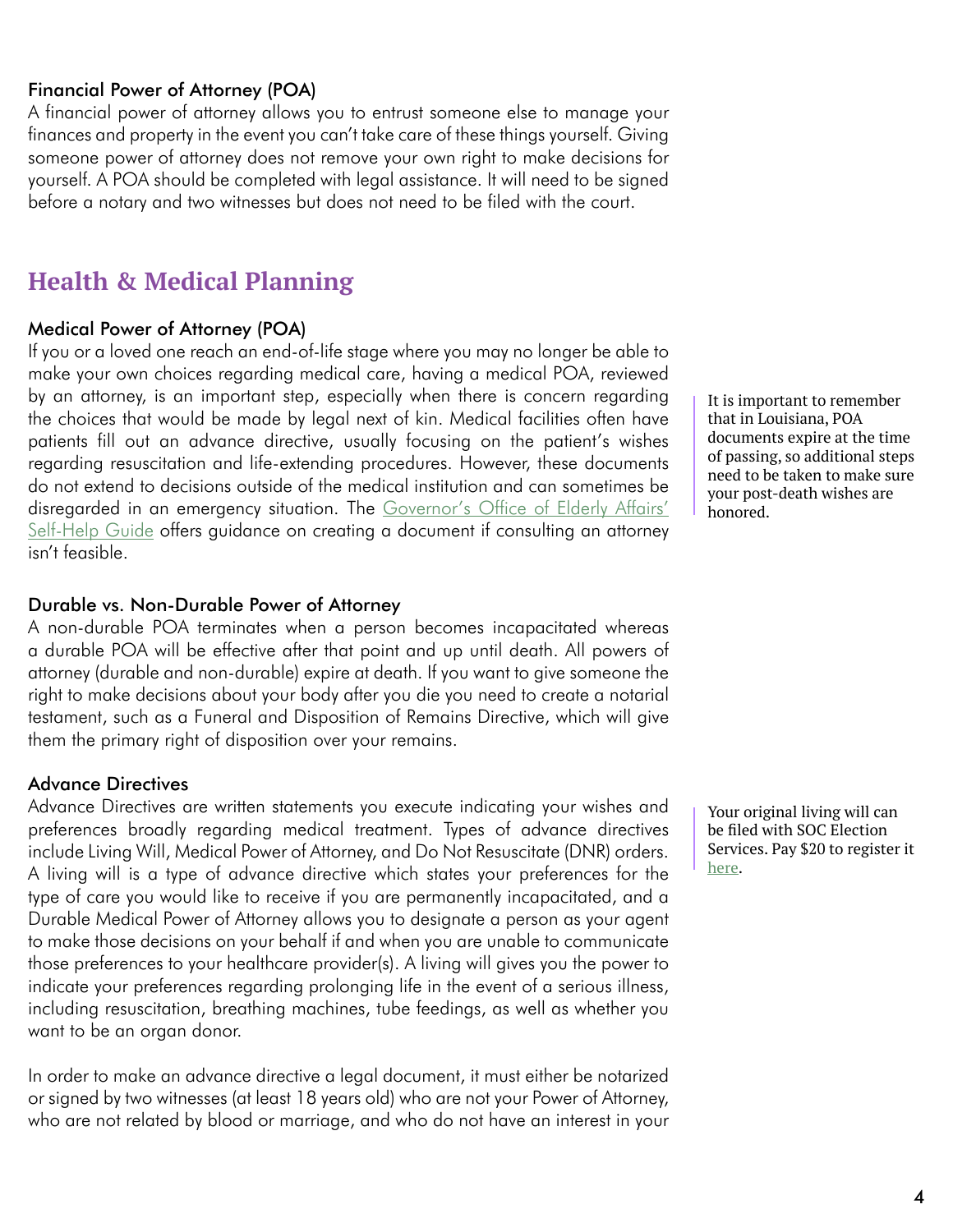estate. You should share your advance directive as widely as you are comfortable doing; at a minimum a copy should be given to your Power of Attorney and to your doctor.

In addition to Advance Directives, in 2010 the Louisiana Legislature approved the Physician Order for Life-Sustaining Treatment (POLST), which turns a patient's preferences for care into an actual physician's order. Known in Louisiana as LaPOST, it provides terminally ill patients a more definitive tool to ensure their care at the end of life matches their preference for such care. For more details, go to: [Consumers -](https://www.lhcqf.org/www.lhcqf.org/lapost/index.html)  [Louisiana Health Care Quality Forum.](https://www.lhcqf.org/www.lhcqf.org/lapost/index.html)

## **Funeral Pre-Planning & Disposition Rights**

#### Funeral Pre-Arrangements

Pre-arrangements can be a good option to secure your end-of-life wishes if you are certain about where you want to be, both at the time of your death and after death. Pre-planning and pre-paying for your services at your chosen funeral home relieves your loved ones of the stress of guessing and executing your wishes and securing payment for your services. You also stand to save money, since the cost of funeral services, and especially of burial, tends to rise over time. You may even choose to authorize your own cremation (see below) before your death, making one less step for the person who will be responsible for your arrangements.

When you pre-arrange services you have the option to make payments over time with the funds being written into an insurance policy (best for people who are still in good health because the policy funds are invested by the holding insurance company and grow over time) or you can pay up front with the funds being written into a trust (more common for those who are elderly or unwell). Many funeral homes are partnered with outside insurance companies for death benefits. If you're planning to pre-pay it's even more important that you shop your services, both to ensure you're paying a competitive price and also to be confident the funeral home you choose will still be in business and able to honor your arrangements at the time of your death. It is important to have a good understanding of what your options are should the funeral home go out of business, you choose to move, or you cancel your policy. If a funeral home cannot provide you with a clear plan for what will happen to your policy in these situations, you should choose a different funeral provider.

In Louisiana, pre-arranged funeral plans are not legally protected and can be changed by legal next-of-kin or another authorizing party. If you are concerned about your wishes being changed after your passing, you may want to assign your primary right of disposition to a loved one whom you trust to carry out your wishes.

It is also important to remember that most pre-arrangement counselors are commission-based sales associates licensed to sell insurance, not licensed funeral directors. If you have any concerns about the execution of your wishes, you may want to speak directly with a licensed funeral director and/or an attorney.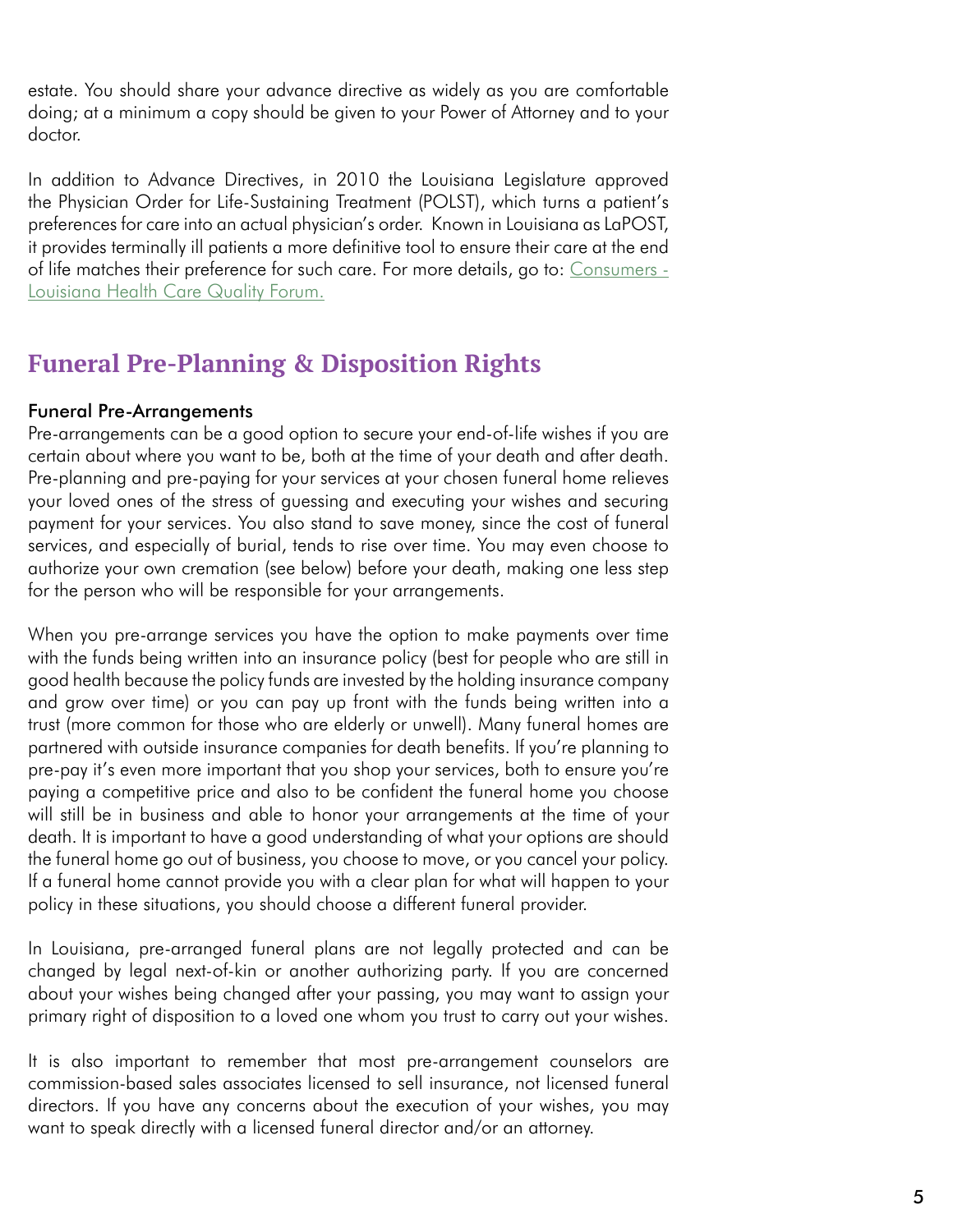If you do not feel comfortable pre-arranging with a funeral provider but still wish to set aside funds for your funeral arrangements you may consider setting up a trust with a bank. When setting up a trust, you should make sure that the person who will be legally responsible for your final arrangements is fully aware of the steps that they will need to complete to access the funds at the time of your passing and that you have given them all necessary authorizations. You should also be aware that it might take some time to access your funds. This may hold up the completion of your disposition, if your chosen representative can not cover the cost of your services up front and your funeral provider is unwilling to provide services before funds are released.

#### Self-Authorization

If you are planning to choose cremation you have the option to self-authorize your cremation paperwork. This means that before your death you are personally signing the document that gives your chosen funeral home consent to perform your cremation instead of that document being signed by your representative. This option can make things easier if your chosen representative is not your legal next-of-kin, you do not have any known legal next-of-kin left, or if your next-of-kin live very far from you. Louisiana law requires that the majority of the legal next-of-kin sign a cremation authorization unless a self-authorization has been signed or the right of disposition has been legally given to a chosen representative (we strongly advise that this document specifically mentions cremation). A self-authorization does not take the place of assigning your right of disposition and you should complete both if you are concerned that your wishes will not be honored. A self-authorization is also not a legally binding agreement for your chosen funeral provider to complete your cremation. If the person who is legally responsible for your arrangements does not wish for you to be cremated, they have the power to override a self-authorization and any corresponding pre-arrangements made with a funeral provider.

#### Assigning Your Primary Right of Disposition

The most secure way to make sure your wishes will be honored after you die is to assign your primary right of disposition to a trusted family member, partner, friend, or legal guardian whom you believe will outlive you. A right of disposition document is a type of notarial testament, such as a Funeral and Disposition of Remains Directive, which gives your chosen representative the right to say what happens to your body after you die. You will need to have an attorney or guardianship service draw up this document. It will need to be signed by both you and your chosen representative, and notarized. This document will allow your chosen representative to bypass your legal next-of-kin, attesting that your representative has all rights to make any decisions regarding the disposition of your remains and that you expressly do not wish that responsibility to fall to any legal next-of-kin. It is best practice to also mention your chosen form of disposition in this document, especially if you wish to be cremated. This document will not take the place of a will, POA, or any other estate documents; it pertains specifically to the disposition of your body. You should also be aware that assigning your right of disposition also assigns the assumed financial responsibility of your arrangements. If conflicts arise, decision making usually falls to the party who can cover the cost of your disposition so you should always discuss a financial plan with your authorized representative, whether

To have the most assurance that your wishes will be honored, complete both a selfauthorization *and* assign your primary right of disposition to a trusted relative.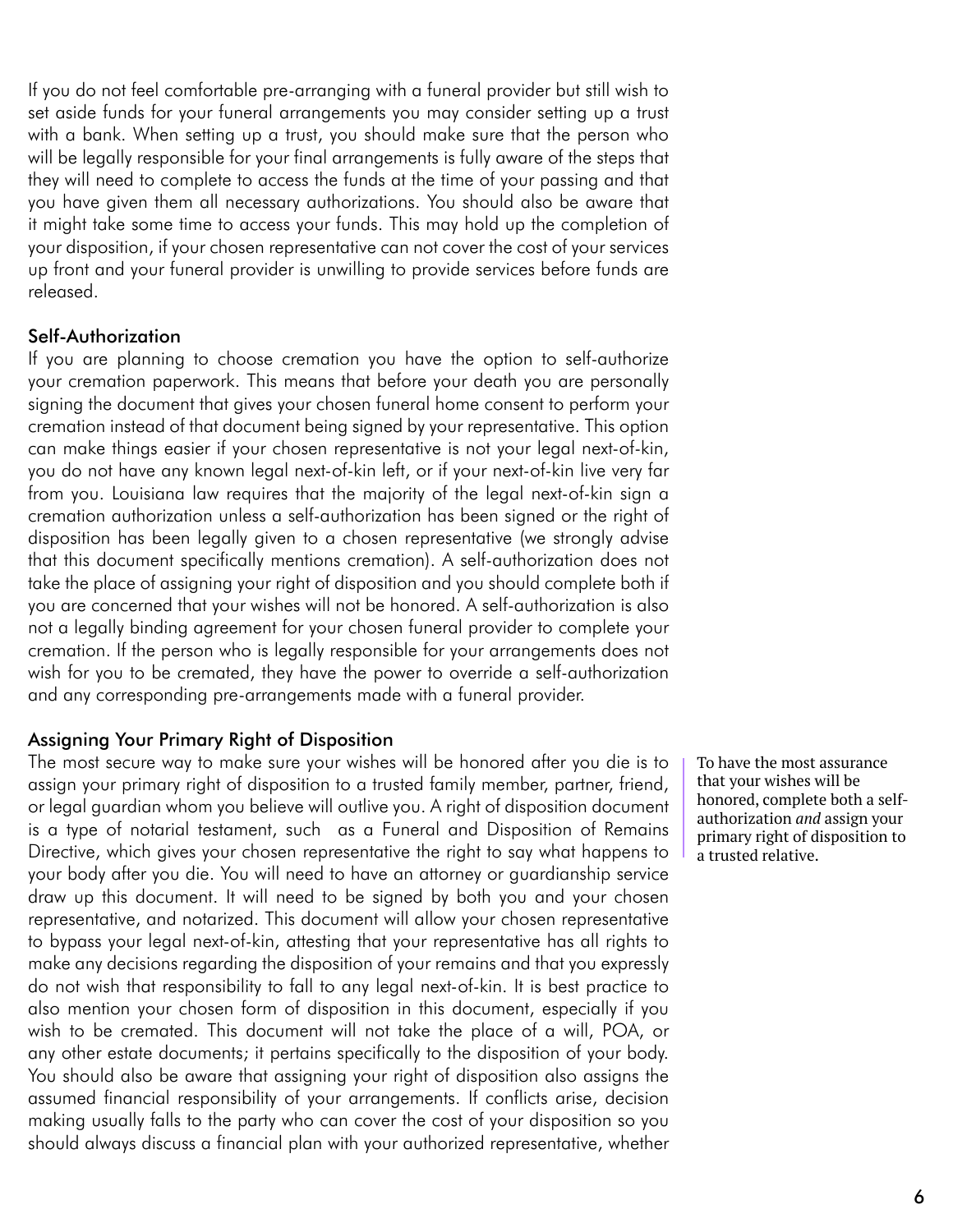it is a pre-paid funeral arrangement with a provider, a trust with a bank, or some other means of funding. If you are in a position to do so, the most secure course of action for having your wishes honored completely is to pre-arrange, pre-pay, and put someone legally in charge who will respect your wishes.

#### Veterans Benefits

Veterans qualify for many later-life and end-of-life care benefits including a limited number of hours of sitter services, coordination of care with your hospice provider, possible allowances for special services and equipment, or care at a veterans' nursing home. Though not specific to LGBTQ+ individuals, do determine whether or not they are relevant to you, and take them into account during advance care planning.

Additional nformation about veterans benefits regarding disposition will be covered in that section of the guide (pages 20-21).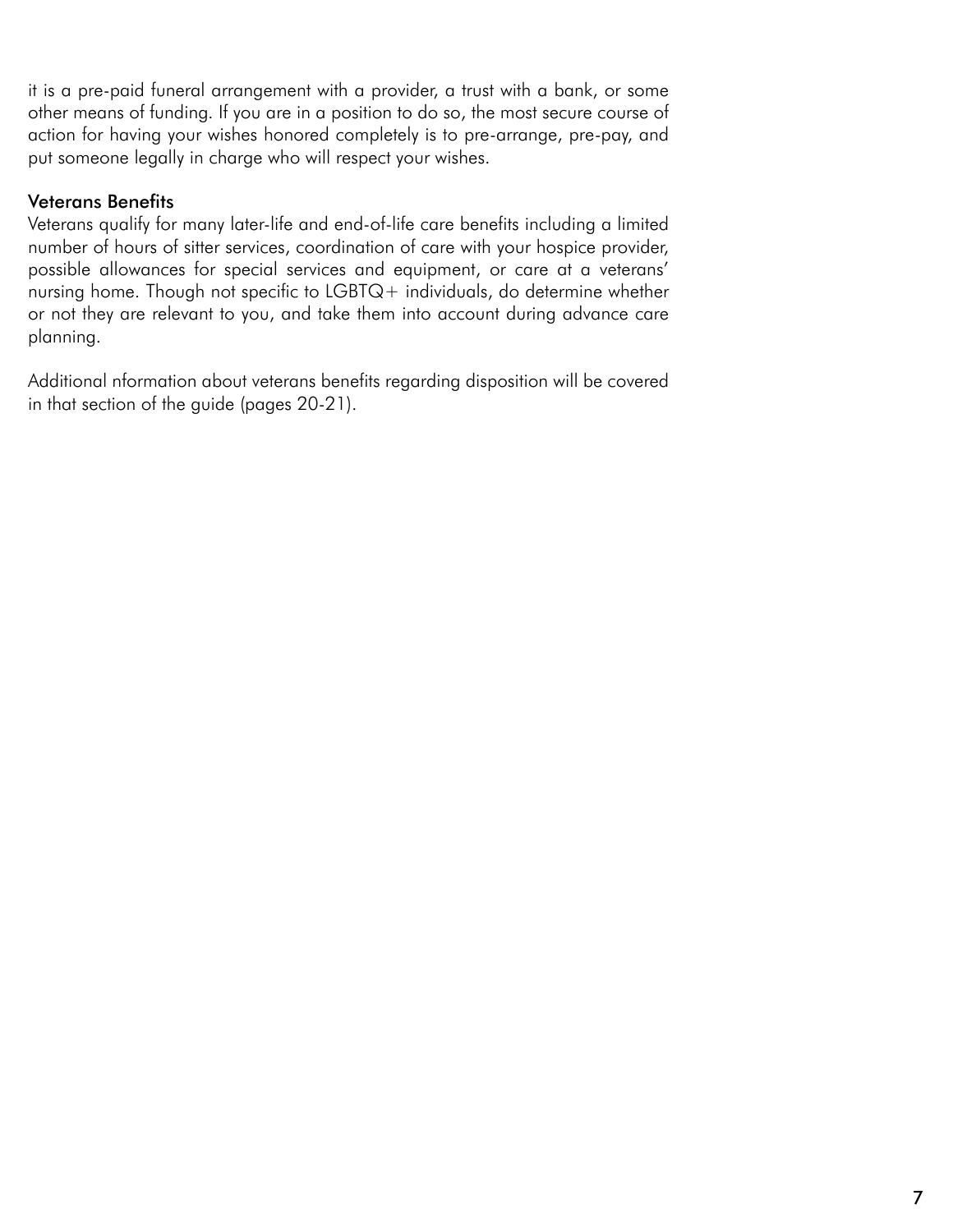# <span id="page-10-0"></span>PREPARING FOR A DEATH

## **Hospice & Palliative Care**

#### **Hospice**

Hospice is a special type of medical care for someone nearing the end stage of an terminal illness. The focus of this care is to help individuals live as well as possible. Hospice care typically occurs in the home but can also happen wherever the patient considers home or in a dedicated hospice care facility. Hospice care focuses on the quality of life of a dying person, including symptom management (such as alleviating pain), coordinating care and communication, including clarifying goals of care and making healthcare and post-death decisions. This care is provided by an interdisciplinary team and includes regular and urgent medical care provided by doctors and nurses, as well as emotional support provided by social workers, clergy, and volunteers. Hospice provides pharmaceuticals, medical equipment, 24/7 access to care, and support for loved ones following a death. Additionally, a hospice agency will follow a patient's family for at least 12 months after death has occured to support the family's bereavement needs and make professional referrals in the case of grief complications.

Despite being a widely available benefit through either private insurance or the Medicare system, hospice is underutilized in the U.S., both because of the general avoidance of the topic of death between doctors, patients, and their families, and because of the constant pace of medical technological advancements and the field's focus on prolonging life, often at all costs.

Hospice eligibility requires documentation from two physicians estimating that a patient has less than 6 months to live. The patient may no longer be receiving certain "curative" forms of treatment; that is, treatment that is meant to cure a disease. For example, a cancer patient may not be eligible for hospice if they are receiving chemotherapy or radiation. Since no doctor can know exactly how long a patient will live, it's important for both patients and doctors to begin to discuss hospice early on in order to maximize this benefit.

#### Palliative Care

Palliative Care is also treatment focused on comfort and quality of life for seriously ill individuals and includes benefits for the patient's family. The main difference between hospice and palliative care is that a patient does not necessarily need to be "actively dying"—or predicted to be within 6 months of death—to receive palliative care. Care can begin at the time of diagnosis and occur when the patient is still receiving "curative" medical treatment. Otherwise, palliative care is very much like hospice care, focused on providing comfort and improving quality of life for the patient and their family, including chosen family.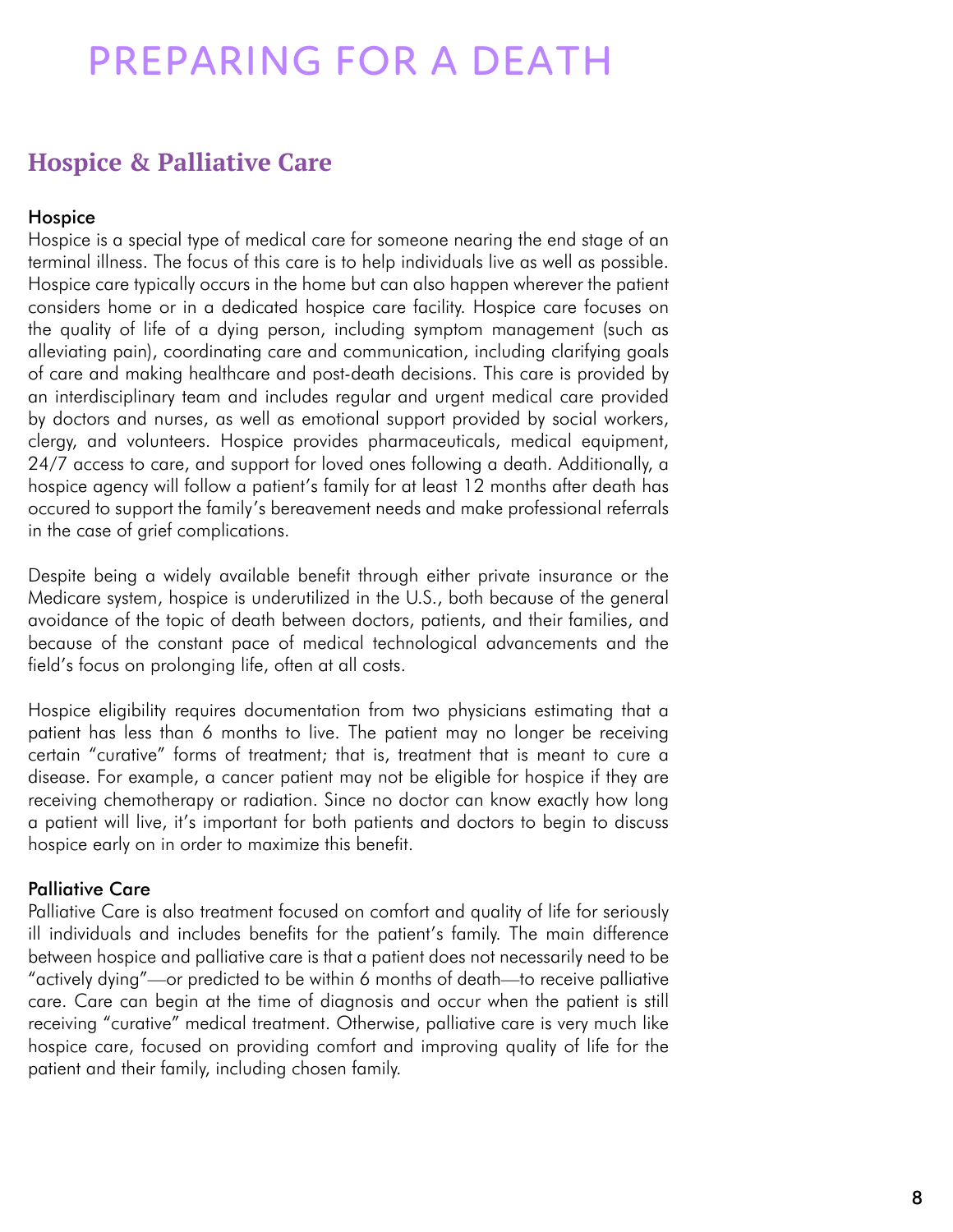### **Choosing a Funeral Provider**

When a loved one is approaching the end of life the time you spend together can be extremely valuable. Though it can be a stressful subject, considering what comes next once your loved one dies can make the funeral process easier and allow more space for grieving. When considering a funeral provider it is important to be aware of your power as a consumer. Prices for services can run high and vary widely among funeral homes and it is worthwhile to compare prices for your desired services from multiple providers. You can expect to pay multiple thousands of dollars even just to take care of the legal essentials, like arranging for disposition and filing a death certificate. Many funeral providers contract third-party services such as offsite crematories, refrigeration, and transportation, so you may pay a surplus to cover their costs. Know that funeral homes are legally obligated to provide you with detailed pricing information over the phone, or a written price list upon request. You may also want to ask members of your community for recommendations of funeral providers with whom they have had a good experience. Though most funeral providers will gladly provide services to any family who contacts them, most have more experience serving a specific cultural community. You should never feel embarrassed to ask a potential funeral provider about their level of cultural competency regarding your specific community or desired services, be they related to religious, racial, gender-identity, or eco-friendly choices.

#### Consumer Protections

The Funeral Rule is a set of federal protections, put in place by the Federal Trade Commission, that protects consumers who are making final arrangements. Under this law, you may price-shop (and are entitled to a free copy of a funeral home's general price list when you ask) and purchase only the services or products that you want. In other words, you can't be forced to have a body embalmed, or to purchase a bundle when you buy something. The Funeral Rule includes the following protections (found on the [FTC's website](https://consumer.ftc.gov/articles/ftc-funeral-rule)):

#### The Funeral Rule

- Buy only the funeral arrangements you want. You have the right to buy separate goods (such as caskets) and services (embalming or a memorial service). You do not have to accept a package that may include items you do not want.
- Get price information on the telephone. Funeral directors must give you price information on the telephone if you ask for it. You don't have to give them your name, address, or telephone number first. Although they are not required to do so, many funeral homes mail their price lists, and some post them online.
- Get a written, itemized price list when you visit a funeral home. The funeral home must give you a General Price List (GPL) that is yours to keep. It lists all the items and services the home offers, and the cost of each one.
- See a written casket price list before you see the actual caskets. Sometimes, detailed casket price information is included on the funeral home's GPL. More often, though, it's provided on a separate casket price list. Get the price information before you see the caskets, so that you can ask about lowerpriced products that may not be on display.

WAKE has priced out funeral services for the Greater New Orleans area. You can view that list at www[.wake.education.](http://www.wake.education/funeral-consumers)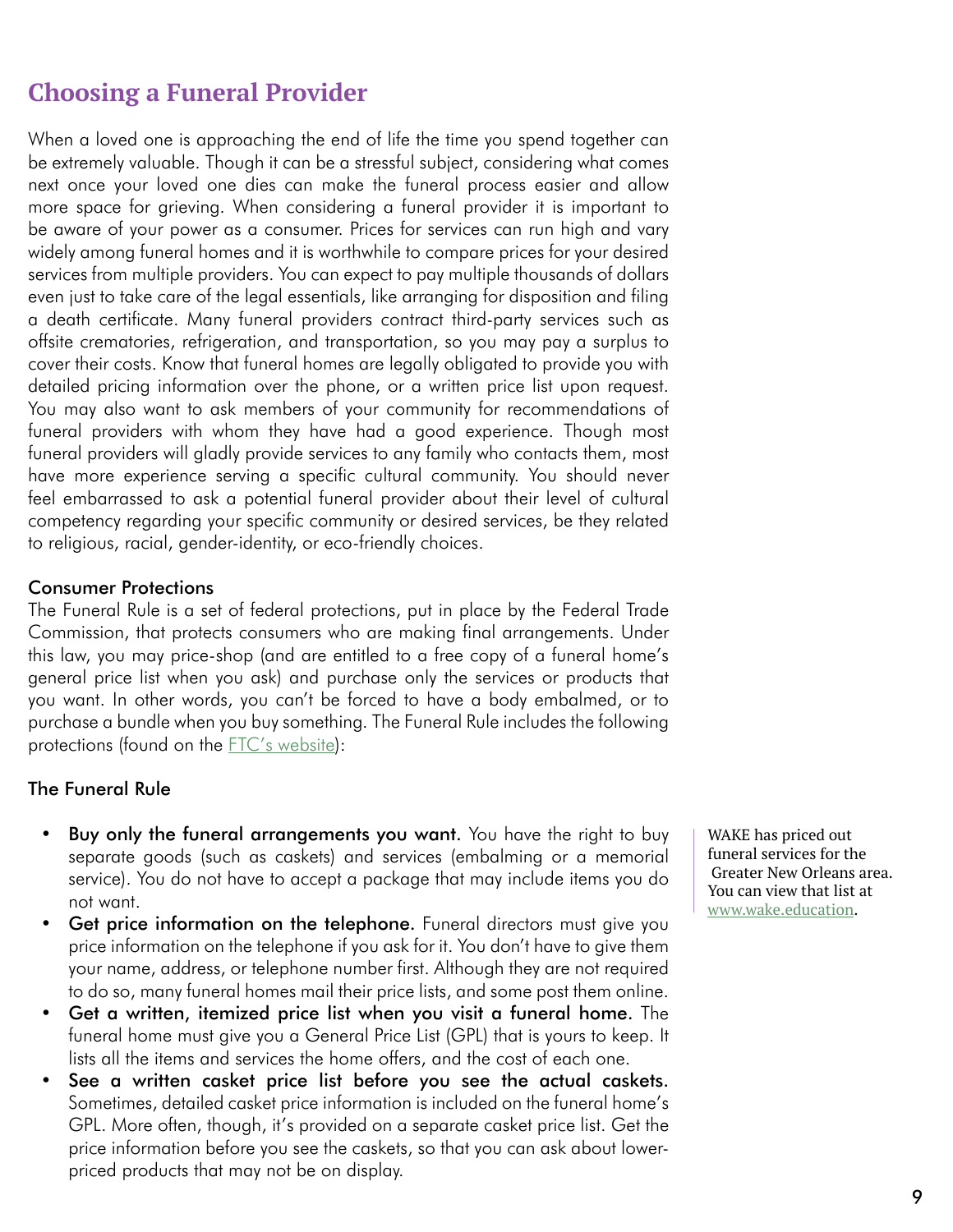- See a written outer burial container price list. Outer burial containers are not required by state law anywhere in the U.S., but many cemeteries require them to prevent the grave from caving in. If the funeral home sells containers, but doesn't list their prices on the GPL, you have the right to look at a separate container price list before you see the containers. If you don't see the lowerpriced containers listed, ask about them.
- Receive a written statement after you decide what you want, and before you pay. It should show exactly what you are buying and the cost of each item. The funeral home must give you a statement listing every good and service you have selected, the price of each, and the total cost immediately after you make the arrangements.
- Get an explanation in the written statement from the funeral home that describes any legal cemetery or crematory requirement that requires you to buy any funeral goods or services.
- Use an "alternative container" instead of a casket for cremation. No state or local law requires the use of a casket for cremation. A funeral home that offers cremations must tell you that alternative containers are available, and must make them available. They might be made of unfinished wood, pressed wood, fiberboard, or cardboard.
- Provide the funeral home with a casket or urn you buy elsewhere. The funeral provider cannot refuse to handle a casket or urn you bought online, at a local casket store, or somewhere else — or charge you a fee to do it. The funeral home cannot require you to be there when the casket or urn is delivered to them.
- Make funeral arrangements without embalming. No state law requires routine embalming for every death. Some states require embalming or refrigeration (Louisiana does) if the body is not buried or cremated within a certain time; some states don't require it at all. In most cases, refrigeration is an acceptable alternative. In addition, you may choose services like direct cremation and immediate burial, which don't require any form of preservation. Many funeral homes have a policy requiring embalming if the body is to be publicly viewed, but this is not required by law in most states. Ask if the funeral home offers private family viewing without embalming. If some form of preservation is a practical necessity, ask the funeral home if refrigeration is available.

Though the term "caving in" may sound alarming, many cemeteries require a vault to help counteract the natural settling of land that has been disturbed, which makes lawn maintenance easier.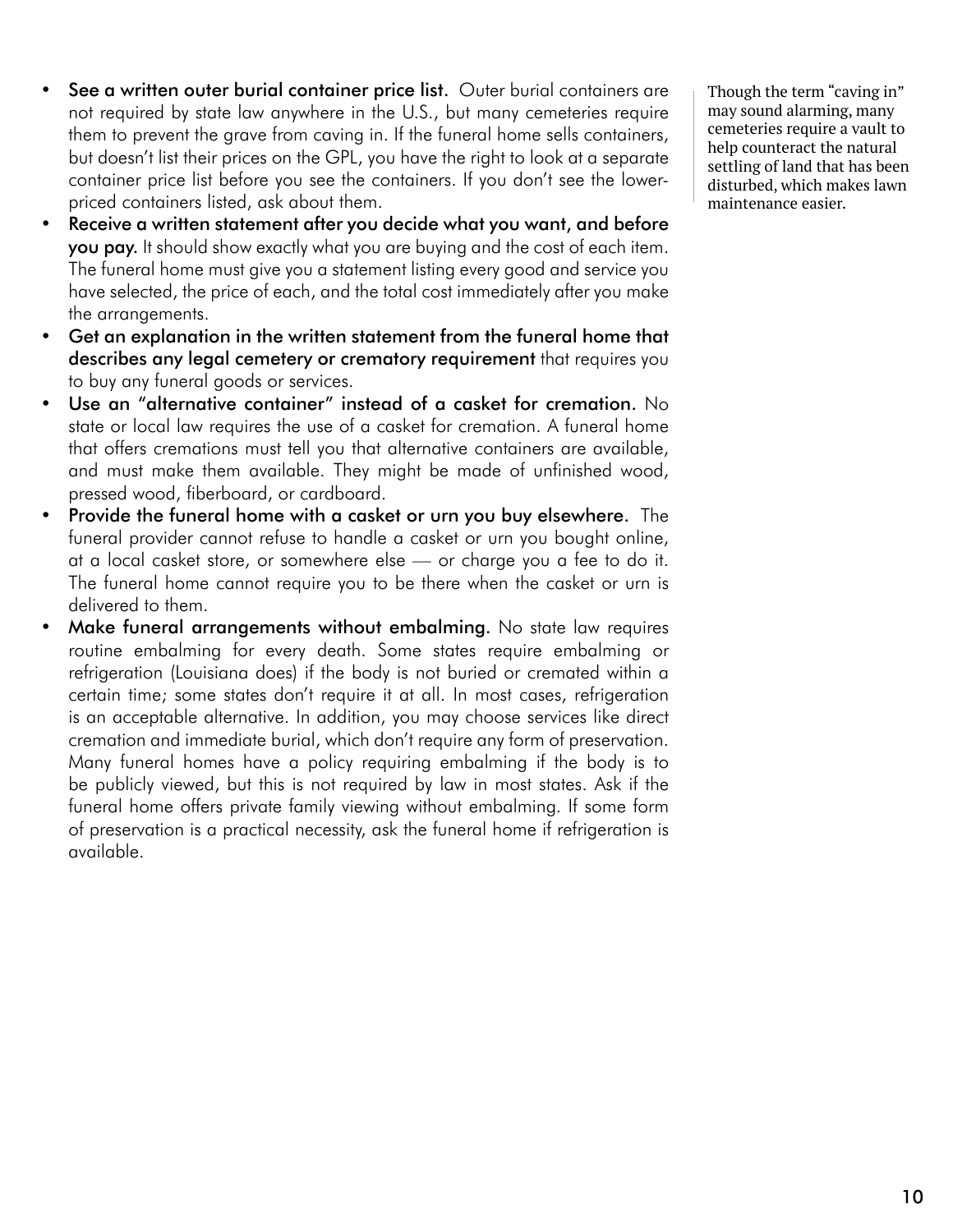# <span id="page-13-0"></span>WHEN SOMEONE DIES

# **At the Time of Death**

#### Pronouncing Death & Medical Examinations

The circumstances surrounding a death will determine what happens next with the body. If a person is elderly, with a history of illness, and dies at home or under hospice care, the coroner's office may not order a medical examination and the family will be directed to contact a funeral home to make arrangements for disposition. This is a critical time to consider cost since funeral homes have widely different pricing for similar services and once the body has been taken into the care of a funeral provider it can be hard to negotiate cost.

If a medical examination is required then the body will be brought to that parish's coroner's office and an autopsy will be performed. The autopsy is usually conducted fairly quickly so it's possible to proceed with funeral services. However, the results from the labs taken during the autopsy can take a long time to process and it can be many weeks before the autopsy report is available. This can cause long delays in the issuing of a death certificate which can in turn cause delays in settling an estate since a death certificate is necessary for many of these steps.

#### Custody of Remains

Louisiana law requires that a licensed funeral director be hired to oversee disposition. Therefore, once a person has died, their loved ones will need to contact a chosen funeral provider to take custody of their remains. In order to release a deceased person to a funeral provider you must have legal claim to their remains. Unless the right of disposition has been given to a chosen representative before the decedent passed, legal claim to their remains falls to their legal next-of-kin. Here are the first seven parties in the legal order of next-of-kin (from the [Louisiana State Legislature\)](https://www.legis.la.gov/Legis/Law.aspx?d=106436):

- 1. The person designated to control disposition by the decedent in the form of a notarial testament or a written and notarized declaration
- 2. The surviving spouse, if there is no pending petition for divorce filed by either spouse prior to the death of the decedent spouse
- 3. A majority of the surviving adult children of the decedent
- 4. A majority of the surviving adult grandchildren of the decedent
- 5. The surviving parents of the decedent
- 6. A majority of the surviving adult siblings of the decendent
- 7. A majority of the surviving adult persons respectively in the next degrees of kindred, as established in Civil Code Article 880 et. seq

If the deceased was unmarried, widowed, or divorced, the next-of-kin can sometimes refer to multiple individuals (e.g. multiple children, parents, or siblings) in which case the group may choose to recognize a "primary next-of-kin" to be the main point of contact.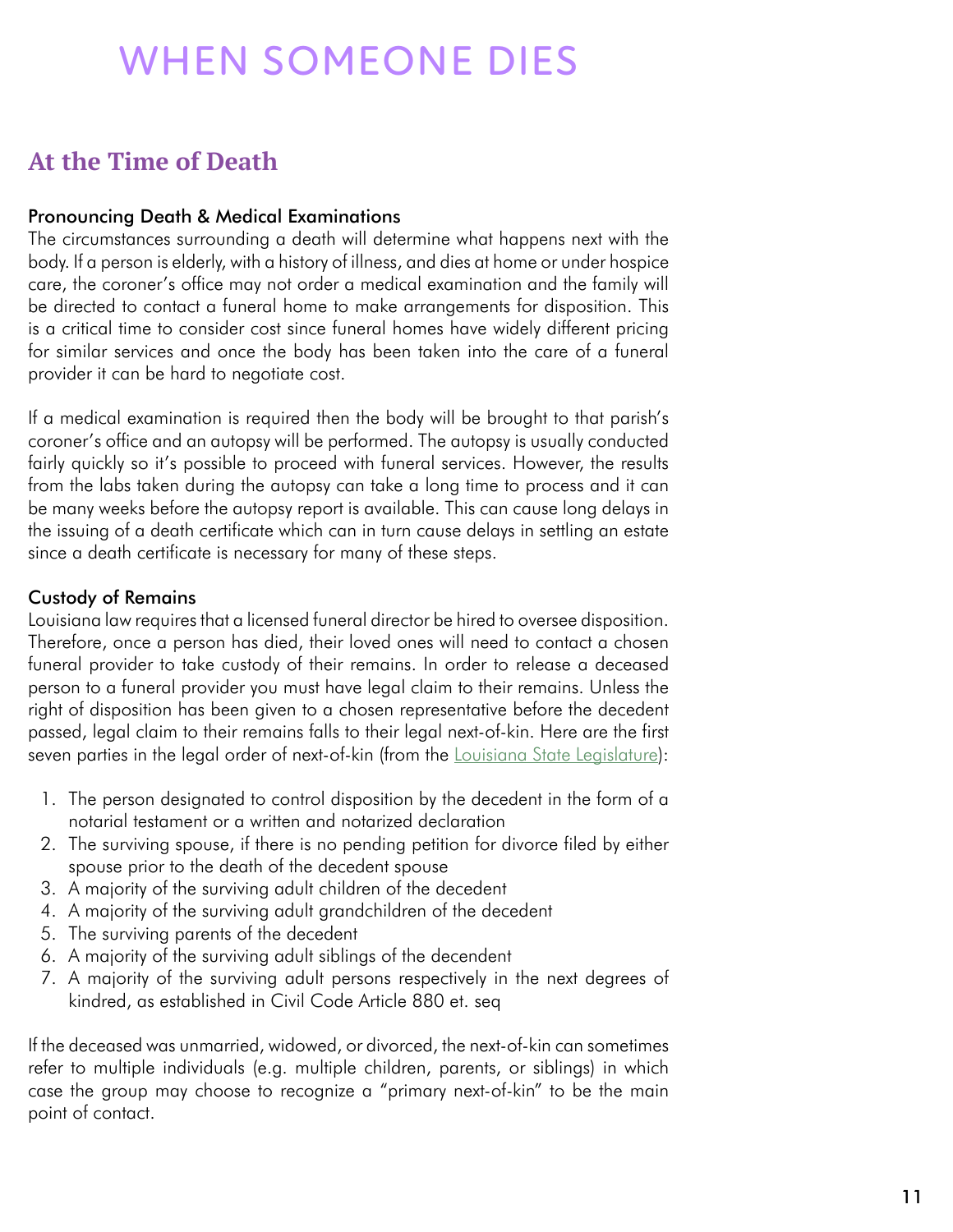If the decedent has no legal next-of-kin (either because they have died or if they are truly unreachable due to estrangement), and no one has been given the primary right of disposition, Louisiana law allows that any "interested party" can come forward to claim custody of the deceased after a 30-day waiting period has passed. If the person wishing to take custody of the decedent's remains does not want to wait 30 days, or if there is conflict between multiple next-of-kin, a local judge can be petitioned for a court order to give custody of the remains to a single interested party. This process, though effective, can be costly and tedious and will typically require the assistance of an estate attorney. Usually, if there is no conflict between next of kin or contested claim, the above steps may only be necessary if the deceased is to be cremated. Since cremation can not be "undone'' in the way a burial can be disinterred and moved, funeral providers and coroner's offices are much more strict about adhering to these rules. If a decedent is to be buried and there is no conflict about the choice of disposition and who will be financially responsible for it, many funeral providers will move forward with the burial without needing any additional paperwork or legal qualifications from the client handling the arrangements.

If your loved one died at a hospital facility and you need some time to choose a funeral provider, you may have the option of having the hospital morgue hold on to their remains until a decision is made. If your loved one passed outside of a medical facility, the parish coroner may come to receive the body while you make a decision, even if no autopsy or examination is required. This may come with a holding fee depending on which parish the deceased is in. Neither of these options should be considered a long-term solution. Most facilities will require that the deceased be picked up within a given number of days or weeks, or they will be considered unclaimed.

### **Funeral Arrangements & Death Certificates**

Once you have hired a funeral provider they will begin the process of making funeral arrangements. This involves meeting with your chosen funeral provider to complete the necessary paperwork regarding the preparation and disposition of the body, completing the death certificate, the planning of any gathering before disposition, and the final disposition of the body (burial, cremation, etc), as well as signing the funeral contract and handling payment for these services. This can include authorizing an embalming procedure, authorizing cremation, contacting cemeteries and clergy, scheduling and arranging the details of a funeral service, and memorialization options such as publishing an obituary or choosing an urn or casket.

Your funeral director will take care of notifying the Social Security Administration of the death and filing a death certificate with the state. A death certificate is an official document, signed by a physician and certified by the Louisiana Office of Vital Records, which states the cause, date, and place of a person's death along with personal information about the deceased. Death certificates are filed by a licensed funeral director and can be ordered through the funeral home when you make final arrangements for a decedent. If there is no medical examination ordered by the coroner's office you may receive the death certificate within about 2 weeks of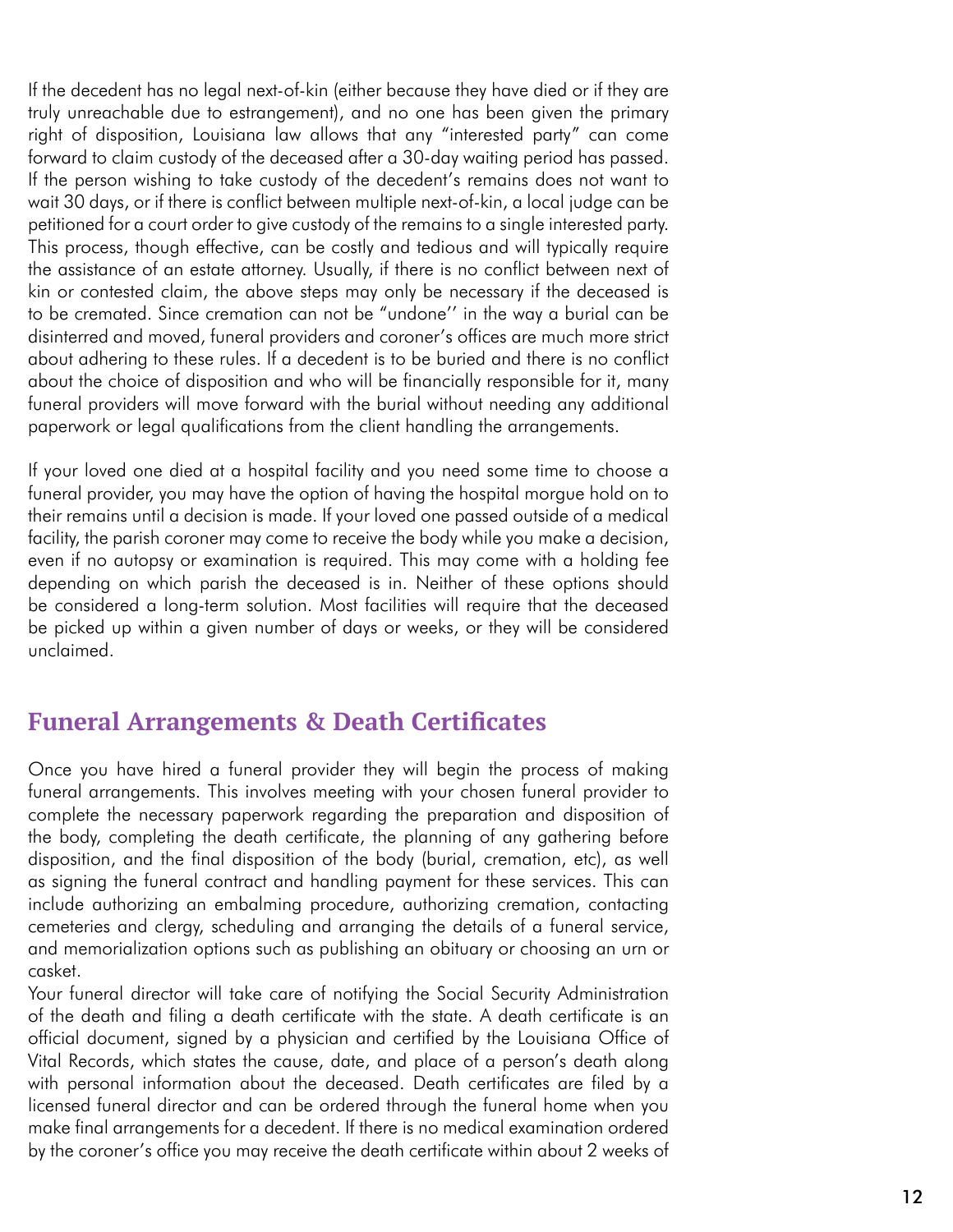ordering once the physician has signed and they have been brought to the state to be certified. However, if an autopsy is being performed or an investigation conducted, a death certificate may be delayed by months.

Once filed and certified, death certificates can be obtained directly from the Office of Vital Records or through vital record websites such as VitalChek.com. In Louisiana, the Office of Vital Records charges \$9 for the first death certificate (which includes the Burial Transit Permit needed by the funeral home) and \$7 for every additional copy. Obtaining death certificate copies from third parties such as VitalChek.com may come with a higher fee. The person ordering the death certificate outside of a funeral home must provide their name, address, phone number, and show a state or federal photo ID (which will be photocopied), and their relationship to the deceased is noted on the application.

The information that is requested on the death certificate includes the following:

- Decedent's name
- Decedent's address
- Decedent's social security number
- Date of death
- Date of birth
- City of birth
- Mother's full name before marriage (maiden name)
- Mother's city of birth
- Father's full name
- Father's city of birth
- Occupation of the deceased and the industry in which they worked
- Highest level of education the deceased achieved

#### Chosen Names vs. Legal Names and Gender Markers

If you did not legally change your name in life, all legal documents will need to have your legal name. This includes your death certificate, insurance, estate paperwork, medical paperwork, paperwork for US Veterans Affairs Department, etc. This may also include paperwork done by the cemetery. However, you should be allowed to have your chosen name listed on your burial marker. All non-legal documents may use your chosen name. This includes your obituary, memorialization items such as funeral stationery, and your burial marker or urn.

If you did legally change your name, it is strongly encouraged that you take time to change all legal documents to reflect your new chosen legal name. This includes all insurance paperwork, any pre-arrangements you have made, your driver's license and any additional identification, your banking information, government paperwork (especially social security), Veterans Affairs paperwork, estate paperwork, and medical documents.

There is currently no legal requirement to use the same name or gender marker on your death certificate as on your birth certificate. The person handling your arrangements needs to be prepared to make this known and be firm with the funeral home about using your legally-changed chosen name and the gender marker that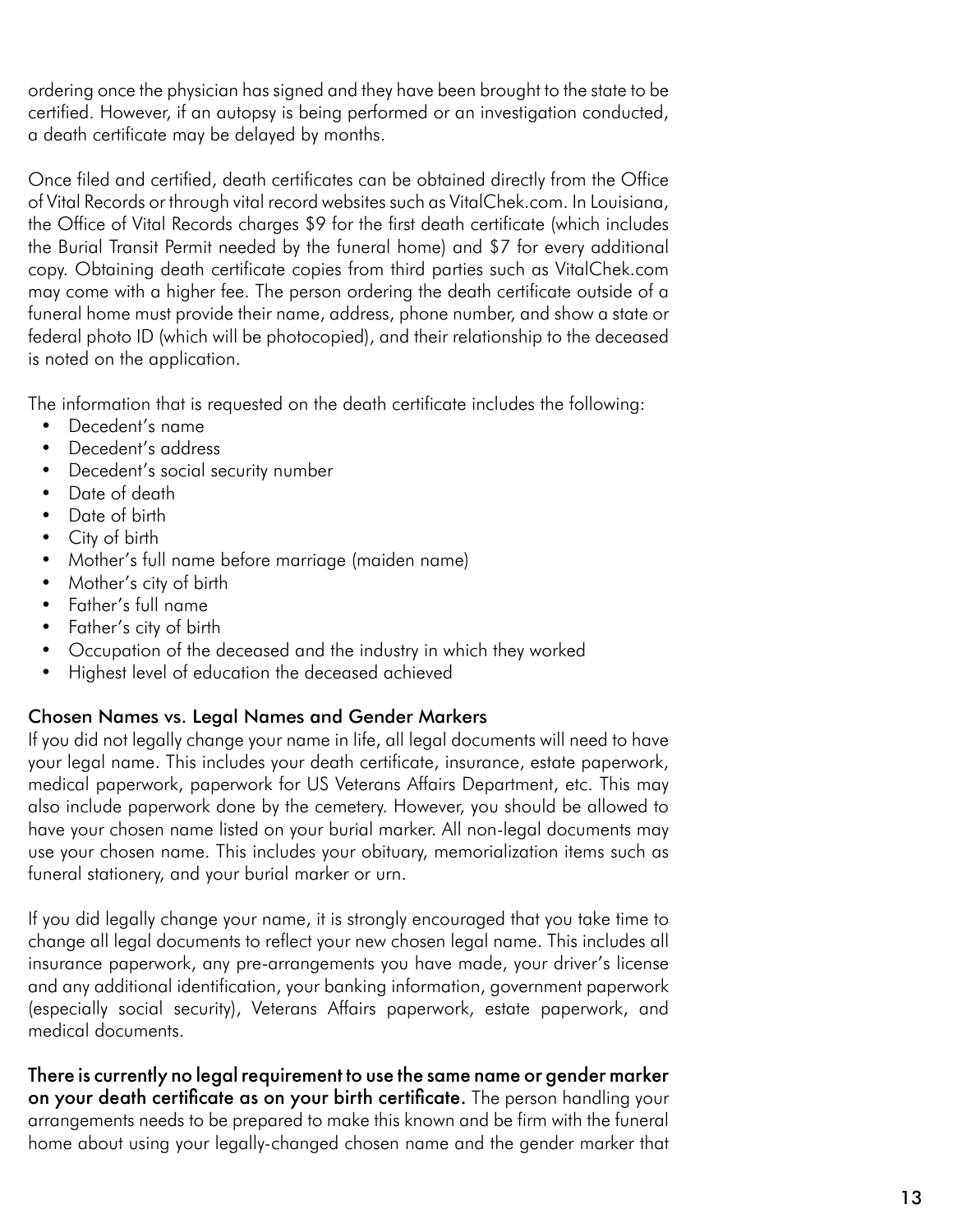is in alignment with your identity on all paperwork. Many funeral professionals make assumptions about what is legally allowed, and some will exert personal bias and not fulfill your wishes. They may try to appease your representative by listing your legally-changed chosen name as an "alias" on the death certificate. The choice of name is often arbitrary and usually falls to client preference, suggestion from the funeral director, or the name on the majority of personal documents. Having all of your paperwork consistent with a single legally-changed chosen name will make it hard for a funeral director to insist on using any former name.

In regard to changing gender markers, Louisiana does not currently have formal criteria on which documents are used to determine what gender marker will be listed on a death certificate. However, the best way to ensure that the correct gender marker is used on your death certificate is to amend all personal, medical, and legal documents, including your birth certificate if possible. Though the process of amending your gender marker on a driver's license or other personal documents may be less difficult, currently in Louisiana [it is only possible to change the gender](https://www.latransadvocates.org/resources)  [marker on a birth certificate](https://www.latransadvocates.org/resources) by presenting a court order certifying completion of specific gender-affirming surgeries that many people of trans experience may not want or have access to.

The final decision about which gender marker is listed on a death certificate will likely fall to the doctor signing the death certificate, whether it is an attending physician or the coroner. For people who have health insurance, most medical systems consider "legal" gender to be the gender their insurance company has associated with their coverage. For uninsured patients, gender is typically considered to be whatever is listed on a person's driver's license or state identification. As many people of transgender experience do not opt to change the gender associated with their medical insurance, in order to protect coverage for organ-specific care that is unnecessarily gendered (such as pap smears, mammograms, or prostate exams), it may be difficult to ensure the accurate gender marker is listed on the death certificate, especially if the doctor signing the death certificate is less familiar with the nuances of serving gender-diverse populations.

If your loved one is receiving end-of-life care in a medical setting, it can be worthwhile to ask in advance about how the facility addresses gender identity for gender-diverse people, since the criteria for documenting legal sex and gender identity often differs from one medical establishment to another. If you know which doctor will be signing your loved one's death certificate before they pass, you may also want to have this discussion with them directly. If it is clear the doctor will not be affirming, you may need to call upon additional advocacy from hospital staff and patient advocates who can intervene with medical staff or help you switch your care to a more affirming medical provider if necessary. If issues arise after your loved one has passed and the doctor signing the death certificate disagrees with the gender marker listed on the information submitted by the funeral director, your chosen representative, your funeral provider, and possibly legal council will need to actively advocate for you and they may be unsuccessful.

It is also important to consider which institutions will require a copy of your loved one's death certificate as you settle their estate. For people with life insurance While WAKE recognizes that gender diversity expands beyond the binary, currently Louisiana does not legally recognize non-binary identity on any legal documents and does not have the option to list "X" gender marker on a birth certificate or driver's license, even if it is listed on a federally issued passport.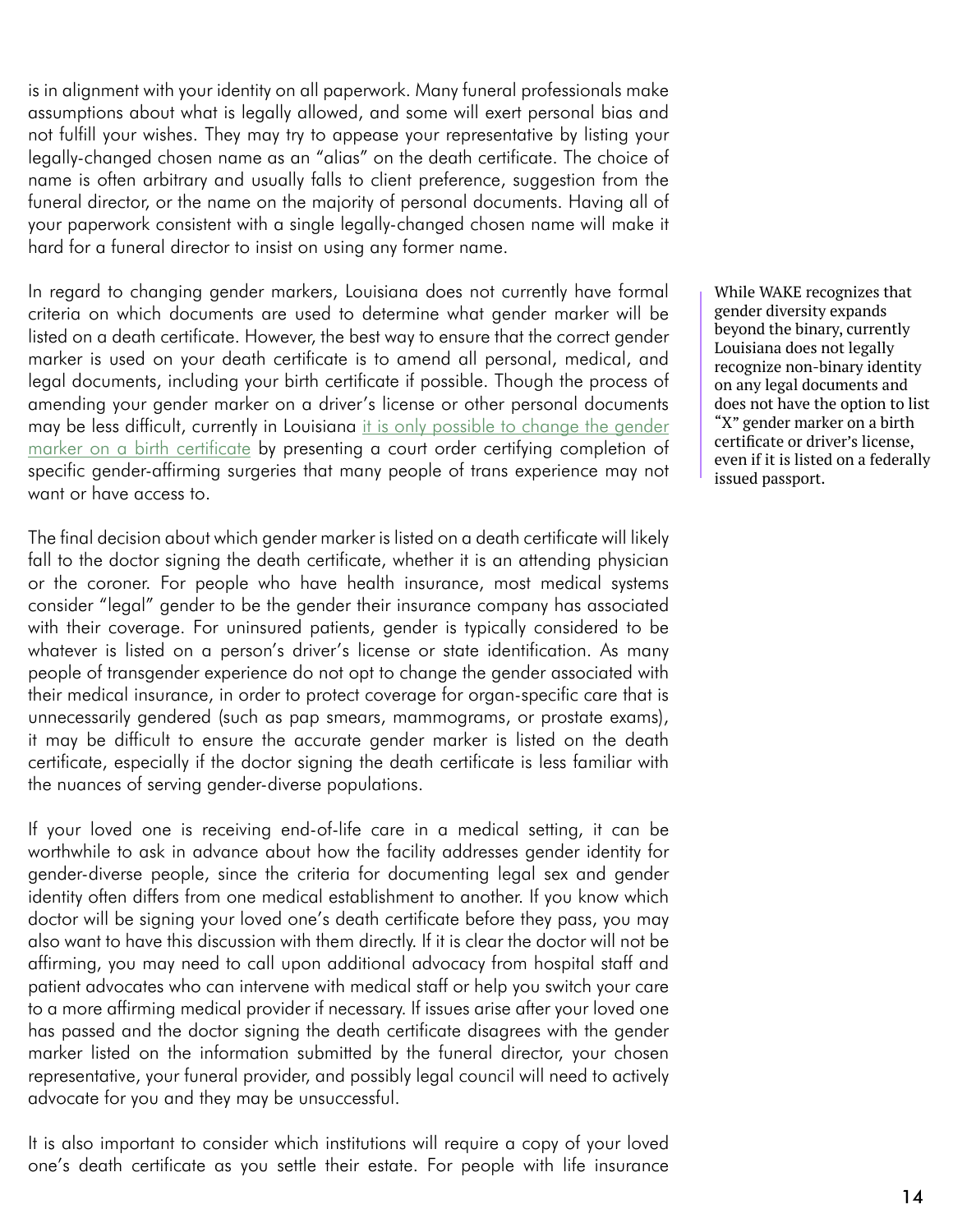coverage, it is important to ensure that the gender marker associated with their policy matches the gender marker listed on their death certificate, as discrepancies could prevent their chosen representative from being able to file a claim.

#### Viewing the Deceased

For many people, viewing the body of someone who has died is an important part of the grieving process. Regardless of the type of disposition chosen, if a deceased person's body is in good condition, funeral providers should have several options for viewing. If a family or representative wants to have a viewing that is open to the public most funeral providers will require embalming as company policy. This is to make the transporting of the deceased easier and to ensure that the experience goes well, as most people are not used to seeing an unembalmed body. It is important to know that embalming is not required by law even if it is "company policy." If a funeral provider does not have the facilities to offer refrigeration they may pressure clients to agree to embalming, or perform an embalming procedure before getting authorization. If you did not authorize embalming, this charge can be refused.

If a decedent is not having a public viewing your funeral provider may offer an "identification viewing" or "ID" where a small group of people are allowed to view the unembalmed body after it is removed from refrigeration. This is a common option if a person is to be cremated, however, it can also be a good option for decedents who are to be buried but are not having a public service or if the casket will remain closed for the service. Your funeral provider may perform "minimum preparation" of the body before an ID viewing. This includes bathing the deceased, closing the eyes and mouth, and other grooming to make sure the deceased is presentable with minimally invasive care.

There are some circumstances where a funeral provider may not allow you to view the deceased or will require you to sign a waiver releasing them of any liability for emotional trauma. If the deceased was found in an advanced stage of decomposition, was involved in an accident or crime that caused great physical trauma, or has a very dangerous disease that can be spread after death, viewing the body, especially if it is unembalmed, will be highly discouraged and may require legal intervention. If a funeral provider is not willing to assume the liability for allowing a viewing in one of these circumstances they may release custody of the deceased and ask you to choose a different provider (though may still require that you pay for all services performed by them, including transportation and storage, before release). Though it can be very upsetting to be told you should not view your loved one, it is important to consider the emotional toll that seeing them in this condition may take before moving forward.

Caring for a deceased loved one at home and having a home funeral have had a resurgence in popularity recently. Home funerals are technically legal in Louisiana, however, since a body must remain in the custody of a licensed funeral director at all times, it's necessary to find a funeral director willing to oversee the home funeral and agree to their fee. Keep in mind that you may also need to pay for transportation since they may require that the body be refrigerated between viewing times (i.e. at night). By law, a body must be embalmed or refrigerated at a temperature not to exceed 45 degrees Fahrenheit (in a refrigeration unit or by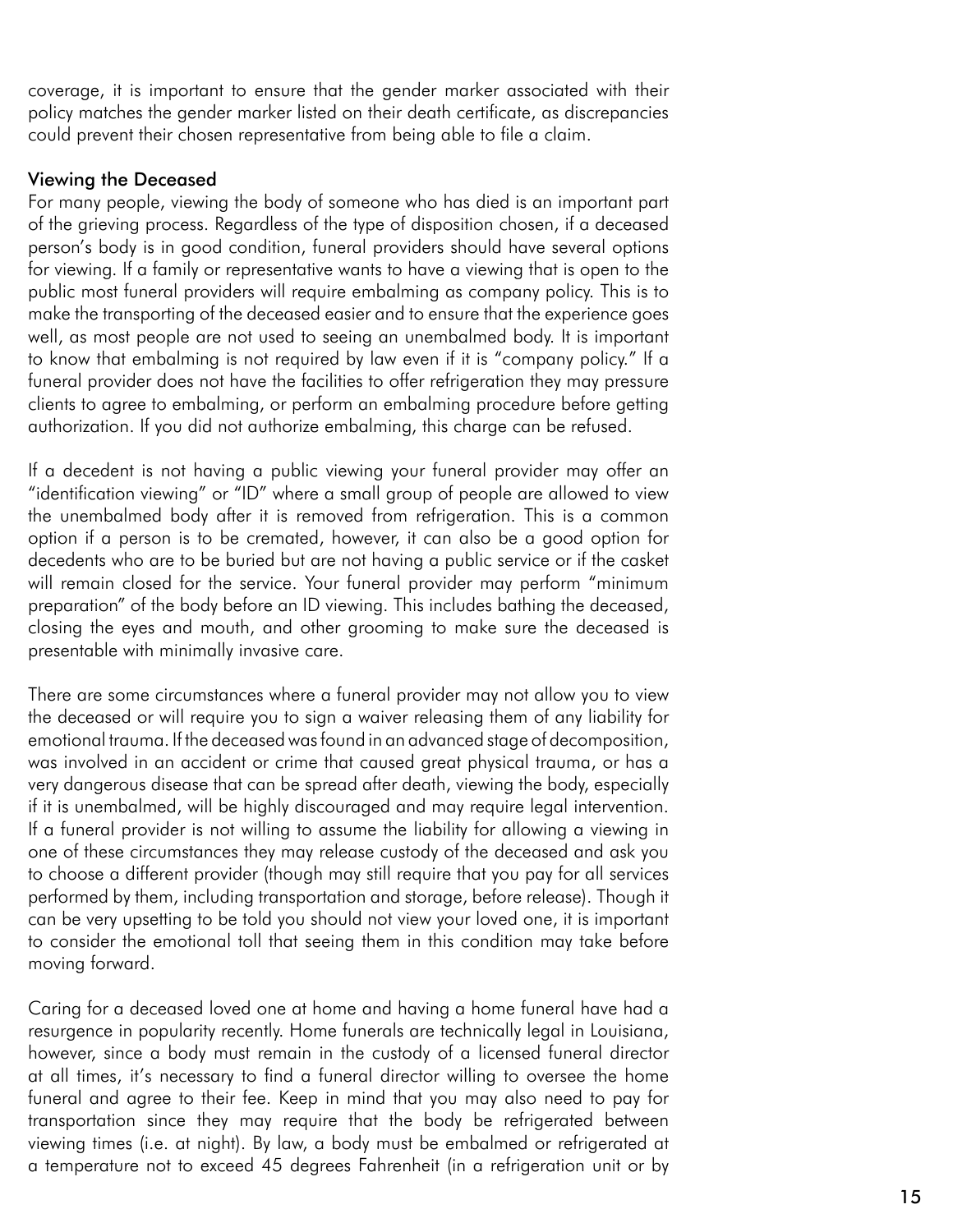applying ice) if disposition does not occur within 30 hours of death. This can make things logistically complicated especially if home services were not planned and prepared for the death. The practice of community members bathing and dressing the deceased is common in many religious groups, however, you do not need to be part of a particular faith to want to be involved in the care and preparation of your loved one's body. If you would like to care for your loved one's body at home and the death is expected (not sudden or the result of an accident, requiring coroner investigation) the person reporting the death may be able to ask the funeral provider to wait a few hours before sending someone to take the deceased into their care. This would allow you time to care for your loved one as desired, even if you are unable to have a home funeral. Many funeral providers will also be able to accommodate the request to care for your loved one at their facility.

### **Options for Disposition**

#### Burial

Any interested party can arrange a burial, legal next-of-kin do not need to be involved as long as there is no conflict. However, if there is concern about legal nextof-kin objecting to arrangements and taking action it is best to have the necessary documents in place authorizing a chosen representative to have your primary right of disposition. Typically, the responsibility of arranging a burial will fall to whomever can pay for the services. If you assign your right of disposition to someone who lacks the funds to pay for your services or you do not leave them appropriate funds, they will have to seek other means of fulfilling your wishes or turn over your right of disposition to your legal family or whoever can pay. If no one can secure funding for final arrangements the state will arrange for disposition (through the parish's coroner's office) and you will not have access to their cremated remains or their place of interment.

If you are planning to be interred in a family burial space, your chosen representative will need access to the deed and in some cases all "legal heirs" of the tomb may need to sign off on authorizing your interment in the property. If there is concern about chosen names being used on the inscription of a burial marker, final say will likely fall to the tomb owner. Your representative cannot force the tomb owner to consent to an inscription they do not want, nor can they have a tomb inscribed without the tomb owner's permission. If this is a concern, it is best to address it while doing your end-of-life planning and work to reach an agreement with your legal family members who are responsible for the tomb/burial space.

Cemeteries in Louisiana are allowed to set their own requirements for interment, such as using a vault or having a certain type of headstone or marker. You do not need to be embalmed to be buried and in-ground burial is available throughout Louisiana, however, your chosen burial container may need to meet certain requirements (such as choosing a wooden casket for a tomb that will be reused) and, depending on the cemetery, you may be compelled to purchase certain items such as a grave liner. If you would like to choose a less common option for burial, such as a shroud or cardboard container, you and your funeral provider should always check with

Most funeral providers will allow any representative to authorize and pay for a burial as long as there is no obvious conflict with legal next-of-kin. However, every cemetery has different requirements for who can authorize opening a gravesite.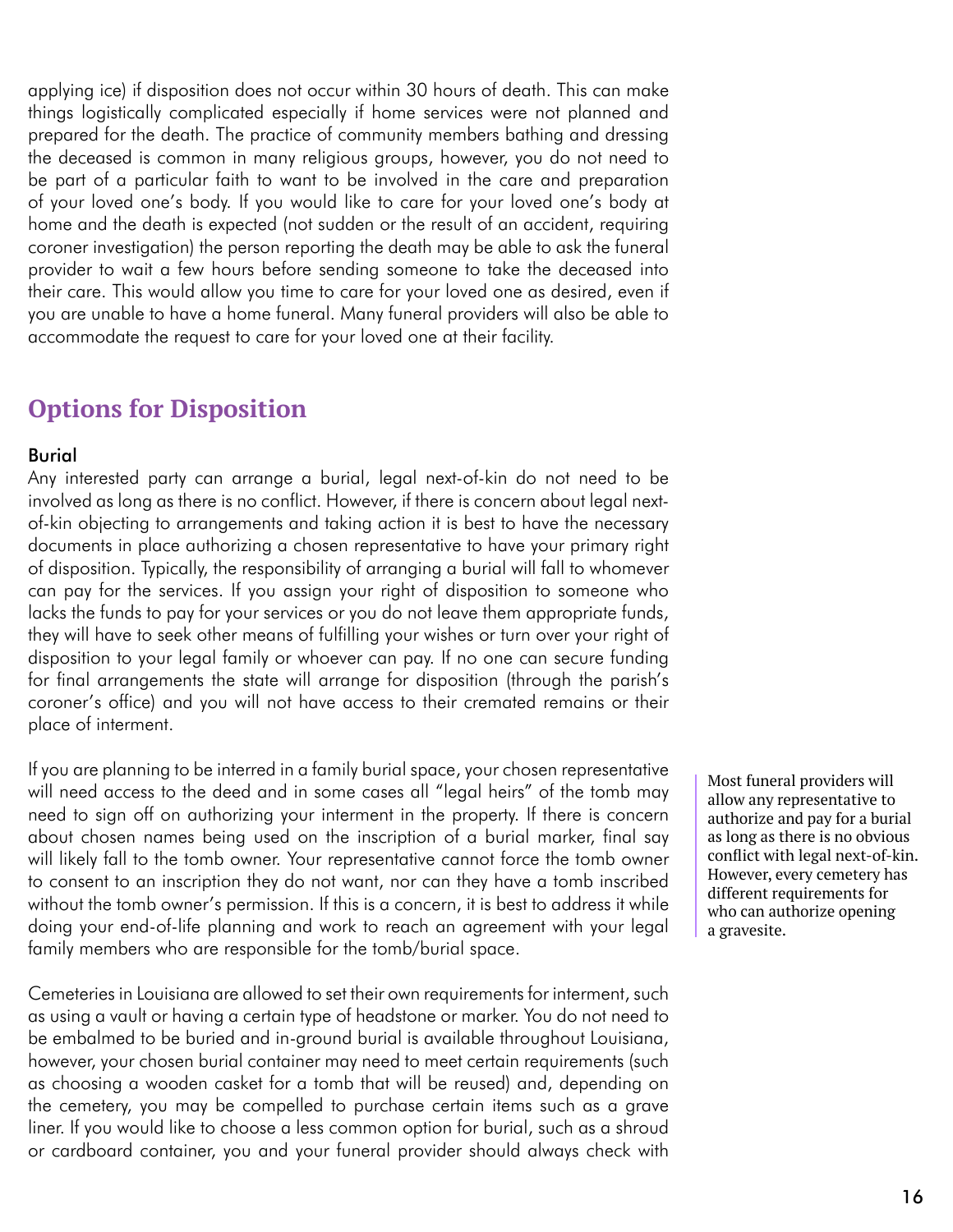the cemetery where your loved one will be buried before moving forward with the arrangements. It is also important to note that you are not required to purchase a casket or other burial container directly from a funeral provider and may provide your own. When shopping for caskets, keep in mind the requirements of your chosen burial space, the size and weight of the deceased, and the shipping time.

#### **Cremation**

Traditional flame cremation is the most popular method of disposition in the United States and has risen in popularity greatly in Louisiana. During the cremation process a deceased person is placed in an individual retort, which is heated to about 1500 degrees. Once the process is completed, the remaining "ash," made mostly of bone mineral, is crushed into a powder and any foreign objects such as screws from surgical procedures are removed and disposed of as medical waste. The amount of cremated remains that will be returned greatly depends on the height and bone density of the deceased, not necessarily their weight. Louisiana has strict guidelines for who can authorize a funeral provider to perform cremation. However, the person in charge of authorizing the cremation can name someone else to receive the cremated remains once the process has been completed.

In the state of Louisiana, cremation must be authorized via one of the following options:

- The majority of the legal next-of-kin must sign the cremation authorization. If there is more than one next-of-kin required to sign and the funeral home is unable to get sign-off from the majority of the next-of-kin, the person responsible for the arrangements may need to pursue another option for authorization.
- A person chosen by the deceased to be their "authorized representative" via legal paperwork may authorize cremation (this document may need to specifically mention cremation).
- A representative who petitioned for a court order from a judge to have custody and the remains and the right of disposition may authorize cremation.
- Any "interested party" who can cover the financial cost of disposition may come forward and take custody of the remains if a deceased person is unclaimed after 30 days, and may authorize cremation.
- Before death you may pre-arrange and authorize your own cremation. However, in Louisiana pre-arrangements and self-authorizations for cremation can be overturned by next-of-kin if you did not legally assign a chosen representative to have your primary right of disposition. Also, a funeral home will need to speak to a living representative to handle the paperwork after the death occurs, even if you pre-arrange and self-authorize your cremation.

Issues tend to arise when: more than one group wants to have the final say; next-ofkin do not agree on cremation vs. burial; a person was not legally married but their domestic partner or trusted friend wants to handle the cremation and the proper paperwork is not in order; if legal next-of-kin are estranged and cannot be reached or are not agreeable; or the deceased does not have any remaining legal next-ofkin or state guardian, and did not put proper paperwork in place before death. If a disagreement arises, the best remedy is to petition for a court order; however, this can be costly and tedious. You may also choose to wait the 30 days, but this allows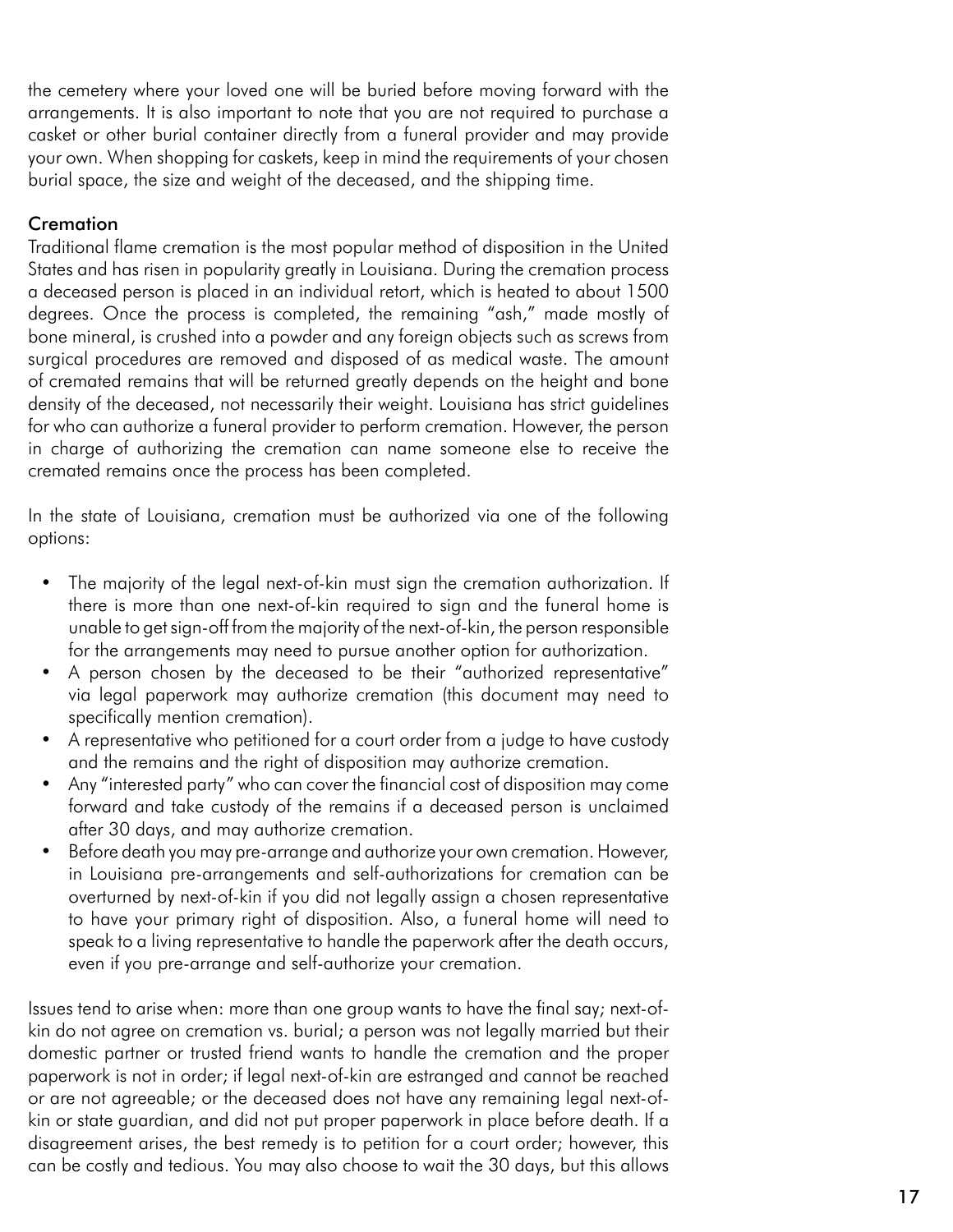time for legal next-of-kin to proceed with their wishes without hesitation. It can also be emotionally upsetting, knowing a loved one is sitting in refrigeration, awaiting final arrangements.

After someone is cremated there are many options for what to do with their remains. You may wish to inter their urn in a cemetery or columbarium, scatter their cremated remains, have keepsakes made, or keep them at home. It is not technically illegal to scatter cremated remains on public property but there may be local ordinances or permit requirements. For example, there is a "no dumping" law in Lake Pontchartrain. You will have to take into consideration the wishes of the general public; use your best judgment. Scattering cremated remains on private property is up to the owner. Some places such as theme parks and sports fields do not want you to scatter cremated remains, however, many people do so discreetly.

If you intend to travel with cremated remains, you will want to keep the Burial Transit Permit with the urn. This document is provided by the funeral home when the cremated remains are released and if it is misplaced they should be able to provide you with additional copies. It is legal to fly with cremated remains in most countries. It is suggested you place them in your carry-on and use a [TSA-compliant urn](https://www.tsa.gov/travel/security-screening/whatcanibring/items/cremated-remains). When traveling domestically you will only need the Burial Transit Permit. However, if you are traveling internationally customs may require additional paperwork.

It is also legal to mail cremated remains. United States Postal Service is the only authorized shipper for mailing cremated remains. Guidelines on how to package cremated remains for mailing are available on the [USPS website](https://about.usps.com/newsroom/cremated-remains.htm?_gl=1*1uqj66g*_ga*MTg5MDY5MjAuMTY0ODIxOTk0Nw..*_ga_3NXP3C8S9V*MTY0ODIxOTk0Ny4xLjEuMTY0ODIxOTk3Ny4w). If you are mailing cremated remains outside of the United States, some countries require additional paperwork. It is important to research before shipping so the urn is not denied at customs.

#### Donating Your Body to Science

Anatomical donation can be chosen in place of a traditional burial or cremation. It does not require the assistance of a funeral home. Families will make arrangements directly with the institution receiving the donation. The institution will handle filing the death certificate, complete the cremation after the deceased has fulfilled their anatomical use, and return the cremated remains to their loved one.

There are specific laws governing anatomical donation, and it is highly encouraged that this be arranged before someone passes. Eligibility requirements vary based on institution. You should also have a back-up plan in place, as the chosen institution may not be accepting donations at the time of death or you may no longer meet eligibility requirements. It is important to properly research your chosen medical institution or donation service to make sure you and your loved ones are okay with their terms. You can still be an organ and tissue donor even if you are not accepted for anatomical donation. These wishes should be made known in your medical records, advanced directive, etc.

Along with medical research institutions such as colleges and labs, there are also "body brokering" services that accept anatomical donations in exchange for free cremation, and then have the right to sell anatomical parts for study and

Thanks to the HOPE Act, people living with HIV can now accept organs from donors with HIV, who are otherwise excluded from the organ donor pool.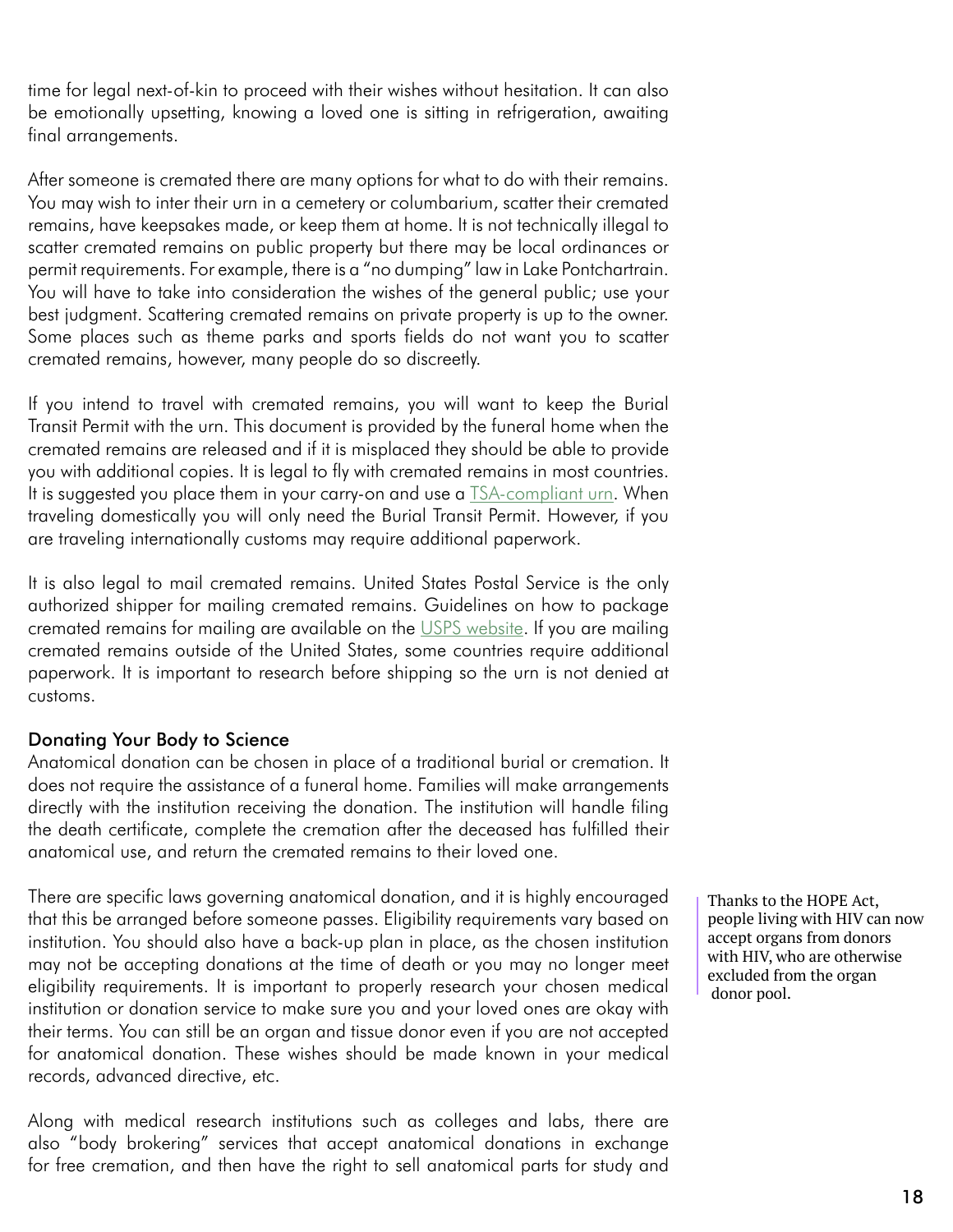experimentation. These experiments entail some uses that could make families uncomfortable, such as crash, explosive, or military tests. Body brokering services can make a significant profit from the sale of body parts, and the family receives no share. While some of the studies with body parts from brokering services can lead to life-saving developments and not all donation service businesses are abusive or dishonest, it is most important that you and your loved ones ask the necessary questions in order to fully consent to all possible anatomical uses.

### **Other Ideas for Disposition**

Green Burial is defined as full-body burial in soil, in a relatively shallow grave, surrounded by biodegradable material (such as a shroud, wood or cardboard casket, etc.), where the body is not embalmed and only natural products are used. The idea is to promote biodegradation and environmental sustainability. It offers the most carbon-neutral solution for the disposition of the human body. Green burial options exist in Louisiana though there are still no certified Green Burial Cemeteries. To have a green burial, ensure that no embalming happens, choose only natural, biodegradable materials for the body and its container, and bury in the ground at a level (typically 3-4 feet) that maximizes the biodegradation of the body (without the use of concrete or stone vaults or liners). Some cemeteries make you pay a surplus to be buried without a vault or grave liner, if they allow it at all, so you will want to research your options before death if possible.

**Burial at sea** will require the services of a licensed captain. You are required to be a certain number of miles off shore and must follow strict guidelines regarding how the deceased must be shrouded. It is much easier to scatter cremated remains at sea. You may do this on a private boat or enlist the services of a funeral home to arrange a scattering event for you.

Alkaline Hydrolysis, also known as "aquamation" or "water cremation," is a cremation process that does not use flames. Instead, a body is placed into a pressurized tank with water and potassium hydroxide and heated until it is broken down into its chemical components over the course of several hours. Afterwards, the remaining bone mineral is processed into powder and returned to families in the same way as traditional flame cremation. The current method for alkaline hydrolysis was first legalized in the U.S. in 2005 in Minnesota by the Mayo Clinic which still uses this method today. At the time of writing, Alkaline hydrolysis is legal in 19 states, but not in Louisiana.

Natural Organic Reduction, otherwise known as human composting, is a process in which an unembalmed body is broken down with organic material, such as wood chips, for several weeks until it becomes soil. The process was legalized in the state of Washington in 2020, and has since been legalized in several states. It is not currently legal in Louisiana.

If you are interested in options that are not available locally, you may ship your body out of state or country. However, this will come with additional costs and the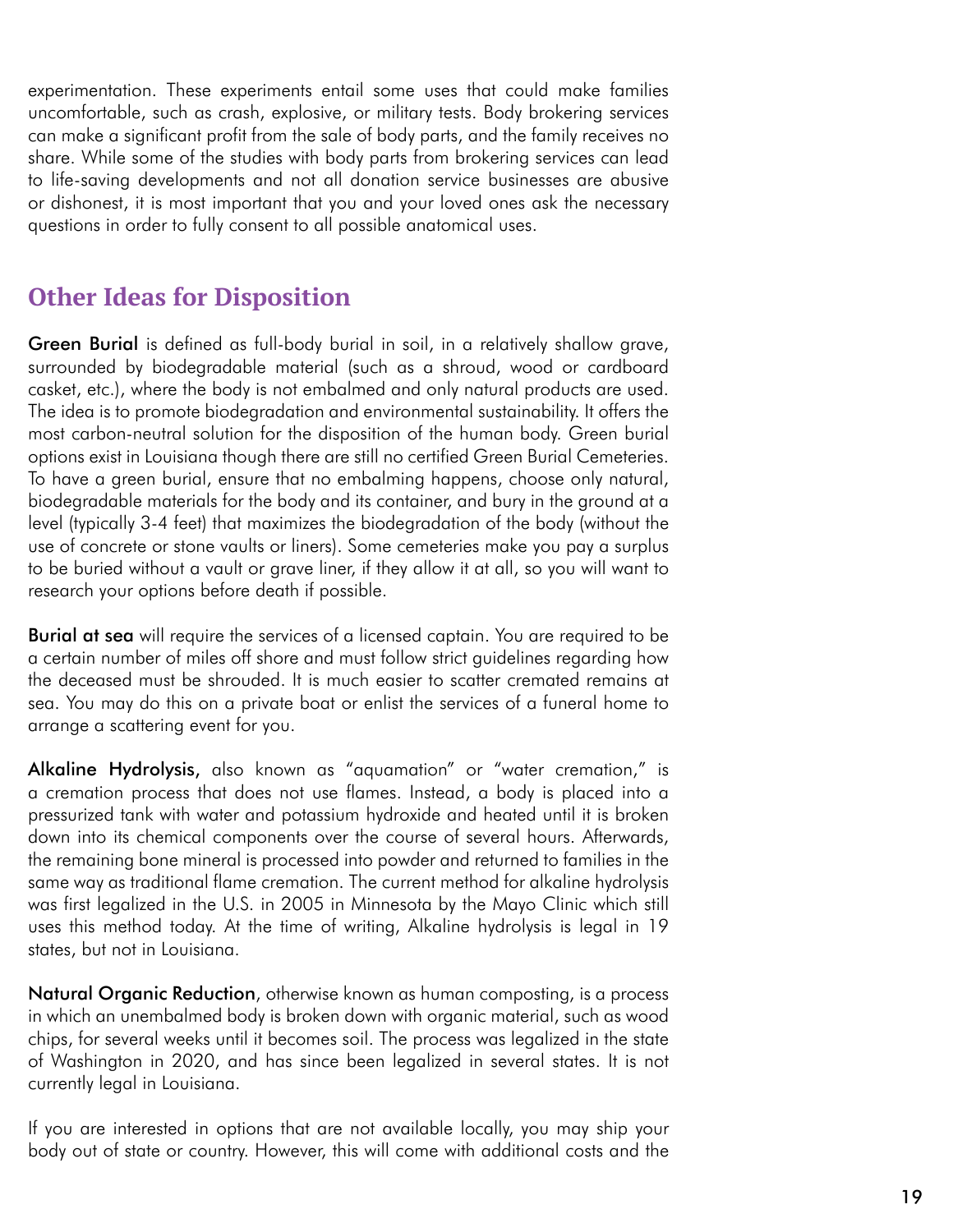additional transportation involved will make the process less "green." Note, though, that while some funeral directors will claim that the body must be embalmed before shipping it across state lines, this is not true as one may always claim religious exemption to embalming and insist on an alternative method of preservation, such as ice. You will have to take into account the laws of any states through which you are transporting the remains, as well as the states of origin and destination, and the company policies of any funeral homes or shipping services you're working with.

Funeral directors report requests for alternative methods of disposition that are often explicitly illegal, or if technically possible are logistically and financially difficult to attain, such as:

- Viking funerals (open-air cremations are not legal anywhere in the United States except for a small community in Colorado),
- keeping a loved one's skull or bones (possessing any human remains other than the ashes of a loved one is illegal in Louisiana), and
- sky burials where the body is fed to animals (not legal in any state).

Some requests that may require great difficulty and/or expense but are technically legal include:

- "extreme embalming" where an embalmed body is displayed in some unconventional pose, i.e. sitting on a bar stool with a glass of champagne (legal, but expensive and requires hiring an embalmer with specialized skills),
- having your cremated remains launched into space (very expensive and usually only a small portion of the remains),
- pressing ashes into a diamond (legal but expensive),
- keeping your loved one's gold teeth (technically legal but you must find a dentist willing to remove them and accept the liability).

There are also options on the market that seem like a novel idea but do not perform as advertised. These may include:

- "tree pods" (technically legal but the product for whole body burial has not been brought to market and may require unethical trauma to the deceased's body such as breaking bones),
- "reef balls" (memorial reefs do exist but their environmental impact is not well understood),
- and "mushroom suits" (expensive, do not actually process the human body, and are of questionable environmental value).

#### Veterans Benefits

When looking at end-of-life planning, if your loved one served in the military, there are considerations and benefits a veteran and their family would qualify for as part of their service. These benefits are offered to veterans and their families based on their status at discharge.

Any veteran with an honorable discharge can apply for burial and survivors' benefits, including those who have their dishonorable discharge overturned due to the unfair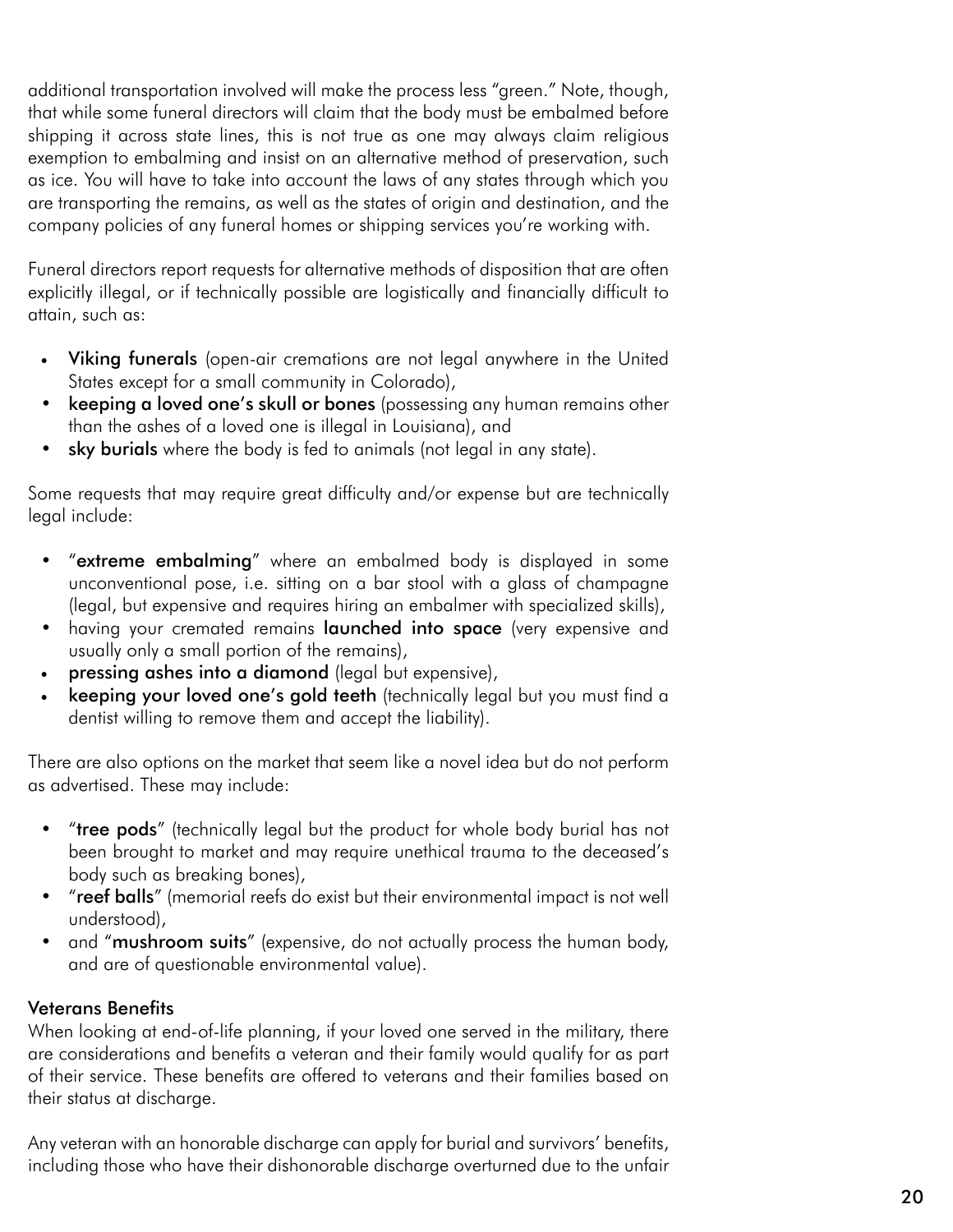"Don't Ask, Don't Tell" policy. This includes the rendering of military honors at the funeral service, presentation of a burial flag to their loved ones, and a burial space in a veteran's cemetery free of charge to the veteran, with a spouse also being able to share the interment space for a small fee. The VA may reimburse a portion of the funeral expenses to qualifying families (you will need to present an itemized contract.) These benefits also apply to transgender veterans and same-sex couples. In order to apply for funeral and burial benefits, you must present a DD2-14 for your loved one showing honorable discharge. If it can not be located, you can request a copy from the National Archives online or via fax. Please keep in mind that the National Archives can take several months to respond, so it is better to gather these documents in advance if possible. If the deceased has changed their name or gender marker, your funeral provider may need to submit additional documentation showing proof that the information has been legally changed so the VA can verify their service. However, no honorably discharged veteran should be denied benefits based on their gender identity or sexual orientation.

Many LGBTQ+ veterans, prior to the rescinding of the "Don't Ask, Don't Tell" policy, were discharged based on sexual orientation or gender identity. There are ways to have this discharge status corrected to receive their benefits. Veterans Services Officers can assist with getting the discharge status corrected. In addition, there are organizations for LGBTQ+ veterans who assist with getting benefits reinstated such as American Veterans for Equal Rights (AVER) and Transgender American Veterans Association (TAVA).

If the veteran served after the repeal of "Don't Ask, Don't Tell," the same benefits are available; however, there are also LGBTQ+ services available through the Veterans Administration, which can include working with social workers to ensure any end-oflife care planning and supportive care. If you are connected to the Veterans Health Administration already, all Veterans Health Administration hospitals have an LGBTQ and Alternative Sexualities coordinator to assist with care for LGBTQ+ veterans. You would contact your local VA hospital for that information.

# **Unclaimed Remains and Indigent Services**

The state of Louisiana does not assist with funeral or burial expenses, and each parish has its own procedure for dealing with indigent death (when no one will pay or if a body is unclaimed). In Orleans and Jefferson Parishes, decedents who remain unclaimed after 30 days are cremated, and in Orleans Parish these cremated remains are disposed of in a potter's field in New Orleans East, with no marker or indication of location. If your loved one is cremated through the indigent cremation program in Orleans or Jefferson Parish the cremated remains will not be returned to you, therefore it is not an option for free/low cost cremation if you would like to keep your loved one's cremated remains. In cases of indigent and unclaimed death, parish coroner's offices should perform due diligence to try and locate any surviving family members before performing cremations or burials, however, there have been cases where no effort was made to notify families and the unfortunate death was discovered much later.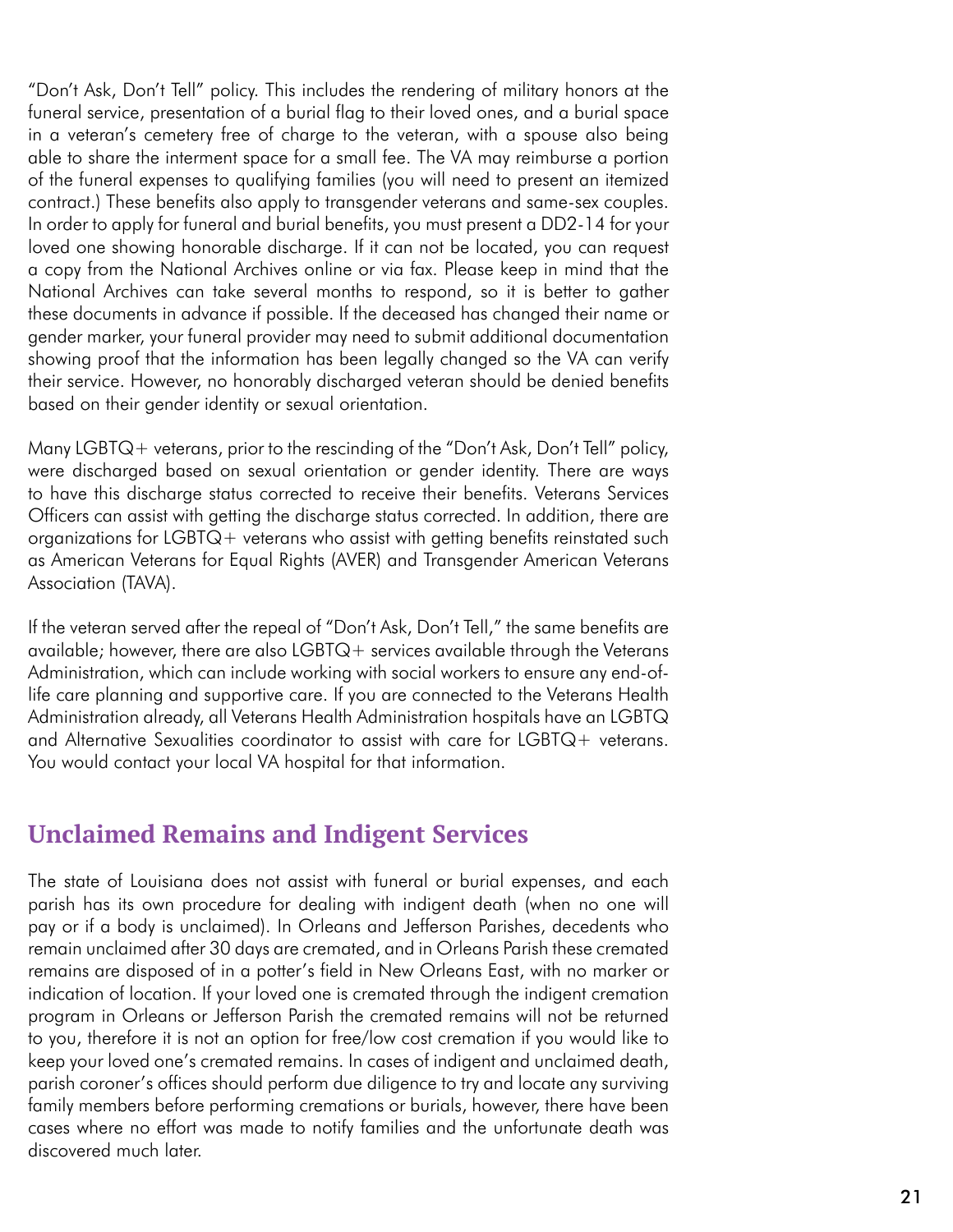Unsurprisingly, the cost of death is a major barrier to accessing deathcare for unhoused people, and those who are economically disenfranchised. If you are struggling to afford your loved one's disposition, Wake and other deathcare services may be able to help you. Many families choose to use crowdfunding platforms such as GoFundMe to raise money for funeral services. It is always worth discussing budget concerns with your chosen funeral provider, as some are willing to help in cases of need. Likewise, if you become aware of the death of an unhoused or economically disenfranchised neighbor and would like to organize deathcare for them you can reach out to Wake for assistance.

## **Memorialization**

#### **Obituary**

An obituary can be an important keepsake for the loved ones of a deceased person and may be worth the trouble of writing, even if it's never published in the paper. Most funeral homes offer to publish a client's obituary on their website at no charge or as part of their package of services. This can be an affordable alternative to publishing in the newspaper, which can cost hundreds of dollars to run for only one or two days.

Anyone can publish an obituary, with or without funeral home involvement (although some funeral homes have contracts with newspapers to offer free or discounted publishing).The obituary does not have to use any legal information. You can use any name and pronouns you'd like, and can choose to include or exclude any information you want as long as it is appropriate for publishing.

Some newspapers take issue with publishing multiple obituaries for the same person. They are within their right to refuse to publish or to decide which obituary they choose. You may wish to publish in a different paper or online if you suspect conflict with other family members.

#### Planning a Memorial

Anyone can hold a memorial service or celebration of life, with or without funeral home involvement. If an uncremated body will be present then the event will have to be arranged with the help of a licensed funeral director and they will need to be present with the body. However, you do not need a funeral director to arrange services with cremated remains. An urn can be brought to any location, public or private, including churches, cemeteries, and event halls, and cremated remains can be disbursed with the approval of the property owner. If you would like to plan a memorial service or celebration of life without any remains present you do not need the involvement of a funeral home and can proceed as you would when planning any other non-death related event. Memorials can be held in many places including public parks, bars, restaurants, hotels, event venues, and private homes.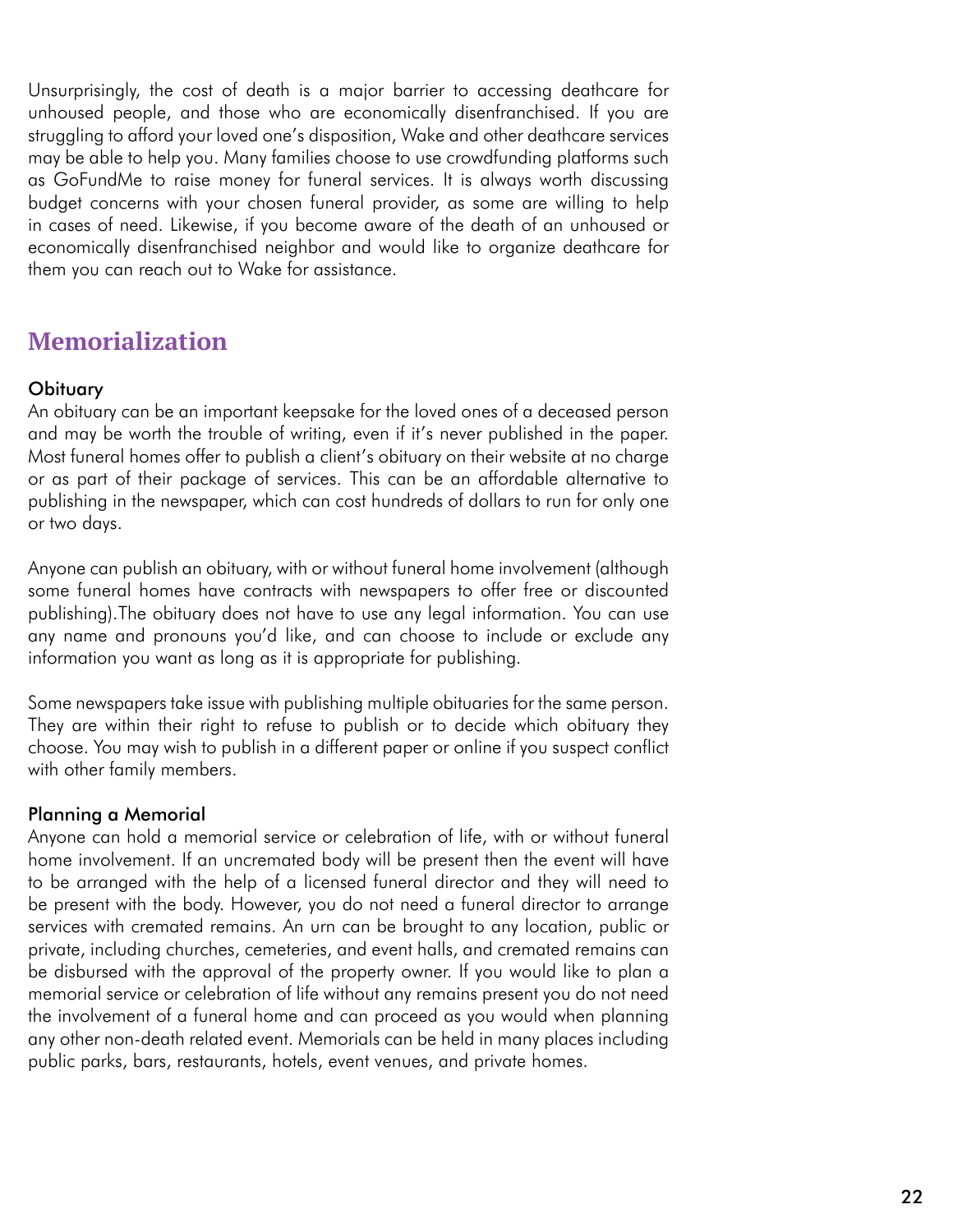# AFTER A DEATH

### <span id="page-25-0"></span>**Settling an Estate**

The process of settling the estate will determine who is the executor or administrator. If there is a Last Will & Testament, this person (or people) will likely already be named. If there is no will then anyone can apply to be the administrator. If no one applies then the court will appoint someone to perform this function.

You have to go through one of two types of processes: judicial (filed with the court) or small succession (filed with the land office). Both processes involve filing paperwork and both should involve the help of an attorney.

#### Judicial Succession

Any estate valued at more than \$125,000 will require an heir to file a succession in court. An executor or administrator will usually be named, and often is the heir. Just because you are named in a will does not mean you will automatically inherit anything or be named executor. Inheritance of property, including money, does not happen automatically after someone dies.

#### Small Estate Succession

A small succession affidavit (SSA) can be filed for a fee (usually around \$135) with the Land Records Office in the parish where immovable property (land, house, etc.) is located, which usually takes much less time than probate. Small estate successions typically don't require an administrator or executor. They can be signed by either two heirs or by one heir and someone who knew the decedent. If you don't make a will or a living trust, your property will be distributed according to the laws of your state.

#### Debt

One of the steps of settling an estate is the settlement of any debts owed. Unless accounts are co-titled with someone still alive, a deceased person's debt usually isn't inherited by their spouse or legal family members. Instead, the outstanding debts are settled by the deceased person's estate. In other words, the assets they held at the time of their death will go toward paying off what they owed when they died. If you are handling the estate for the deceased person, you will need to take care of the outstanding debts with the deceased person's money. This can mean that immovable property (such as a house) that is inherited may need to be sold to pay off debt.

Time is of the essence: It's important to be aware that charges continue to accrue during the time that an estate is being settled and mortgage bills and property taxes need to continue to be paid or the house may go into foreclosure or be sold at tax sale. Furthermore, while it can be difficult to attend to these matters after the death of a loved one, it's often important to wind down affairs as soon as is practicable, particularly in Louisiana where there is frequent inclement weather. There are many things that cannot be done while ownership of a property is in limbo such as: get a loan modification on a mortgage, receive FEMA money for home damage, The **executor** or **administrator** is the person designated to handle the settling of an estate.

For small estates (under \$125,000) a will can unnecessarily complicate succession since it must go through probate.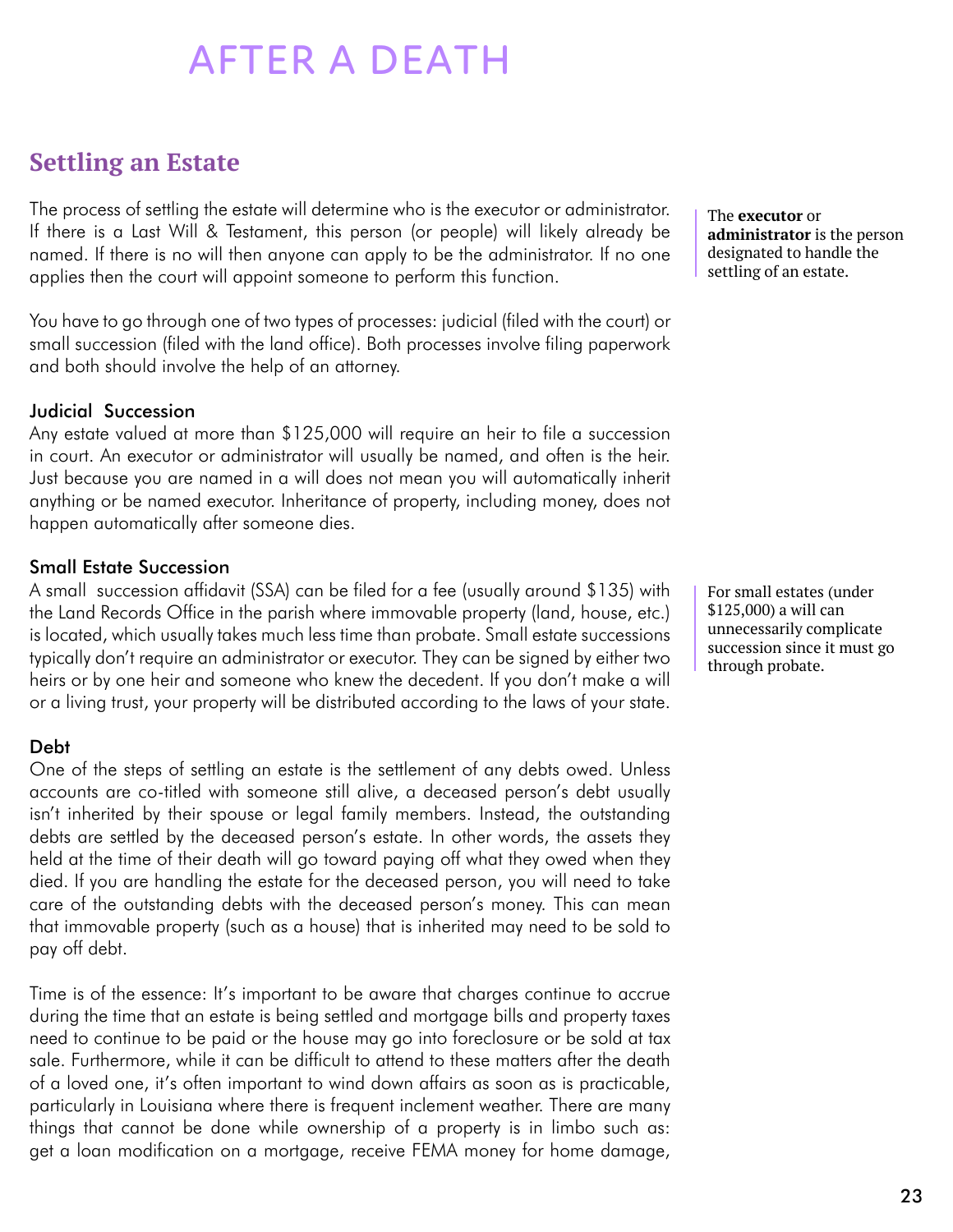collect homeowners' insurance payments, or apply for and receive a Homeowner's Exemption on property taxes.

#### Closing accounts

The job of winding down the affairs of a loved one can be singularly overwhelming. Even when there is no money or sizable assets, just canceling all of a person's accounts can be frustrating and time-consuming. Some types of accounts are easy to cancel. You can typically just call to notify a subscription service that someone has died. Others can be more difficult. A cell phone service may want to see a copy of a death certificate.

You will need to contact every account that bills regularly to notify them that a death has occurred. If you share services (rent, utilities, phone) with that person, you may be able to switch the account into your or another person's name. Many accounts will want proof of the death, so be sure to have a digital copy of the death certificate that you can email, as well as some certified physical copies for the accounts that require it. It is always good to have a small stack of death certificates handy in the weeks and even months following a death; you may be asked for it several times. The number of death certificates you will need depends on how many accounts you will be dealing with, but consider ordering at least 3-5 for starters.

#### **Notification**

Typically a funeral home will notify the Social Security Administration (SSA) of a death on your behalf. You may contact the SSA personally to report a death but they may require confirmation from a funeral provider if they have not already been notified via Louisiana's electronic death certificate system. You may also apply for any benefit you may be entitled to at www.ssa.gov or by calling 1-800-772-1213. SSA will pay a one-time death benefit of \$255 to the surviving spouse if they were living with the deceased. If living apart from the deceased and eligible for certain social security benefits on the deceased's record, the surviving spouse may still be able to get this one-time payment. If there's no surviving spouse, a child who's eligible for benefits on the deceased's record in the month of death is eligible for this payment.

If the deceased person was receiving social security benefits, those will be suspended. Be aware that any amount that was already issued for the month in which the person died will need to be refunded. If the benefits were direct-deposited into the deceased's bank account, any deposit made in the month of death will likely be reversed.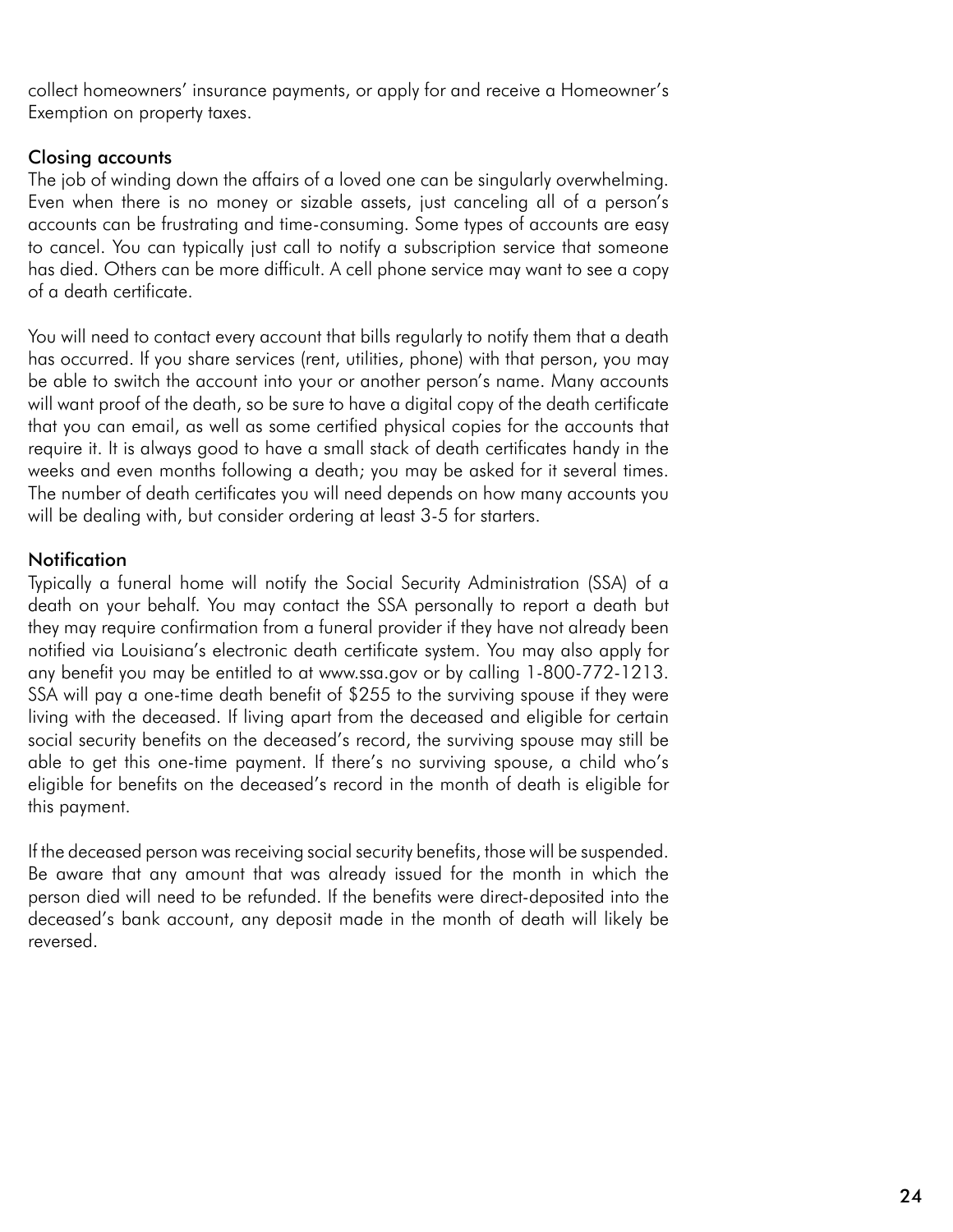# <span id="page-27-0"></span>A NOTE ABOUT GRIEF & CLOSURE

Grief comes in all shapes, sizes, colors, and textures. Grief is not sickness; it is a normal and important part of processing the death of someone you care about. Marking the death of a loved one with some sort of event—like a funeral or memorial service—can play an important part in transitioning to life without them. These rituals create a space to honor, reflect, and begin to accept the loss.

Since the COVID-19 pandemic, many funeral homes have become accustomed to offering a live stream of the funeral service (e.g. via Zoom). This is a great way for the extended community to participate, including those who might not be able to make the trip to an in-person event.

There are several options for creating a virtual memorial online. Facebook allows you to appoint a legacy contact for after you die, and if the company becomes aware of a death, they will memorialize that account. Many companies offer robust online memorial platforms, such as Forever Missed or GatheringUs. They offer different services, usually for a nominal fee, though some are free. This can be a great way to publicly mourn the death of a loved one and allow many people to participate.

We are a death-avoidant society and the purpose of this guide is to embrace the process of preparing for the end so that when the time comes we have more opportunity to mourn, rather than immerse ourselves in the business of it all. Recent [research](https://psycnet.apa.org/record/2013-03837-001) (e.g. Norton, M. I., & Gino, F. (2014)) has shown the value of creating personal rituals to commemorate the loss of a loved one. Grieving is a process, one that does not have an end; is not something to "get over." People who make space for grief report experiencing less depression following the death of a loved one than those who don't. Individual and group counseling can help by making us feel our grief is being witnessed and normalizing the process for us. Marking the anniversary of the death with a simple, deliberate act (like visiting a grave, or a place where your loved one liked to go), can actually contribute to healthy emotional outcomes.

There is no right or wrong way to grieve, but it's vital to carve out time in our busy lives to make space for this process, which can be emotionally healing. Preparing ahead of time for your own death will provide those grieving a sense of assurance that your wishes are being carried out. While we may be uncomfortable planning for it, death inevitably will happen. Set as much in motion as possible so that those left behind have the space to mourn. This guide was created so that when the time comes and we are at our most vulnerable, the process of grieving can begin.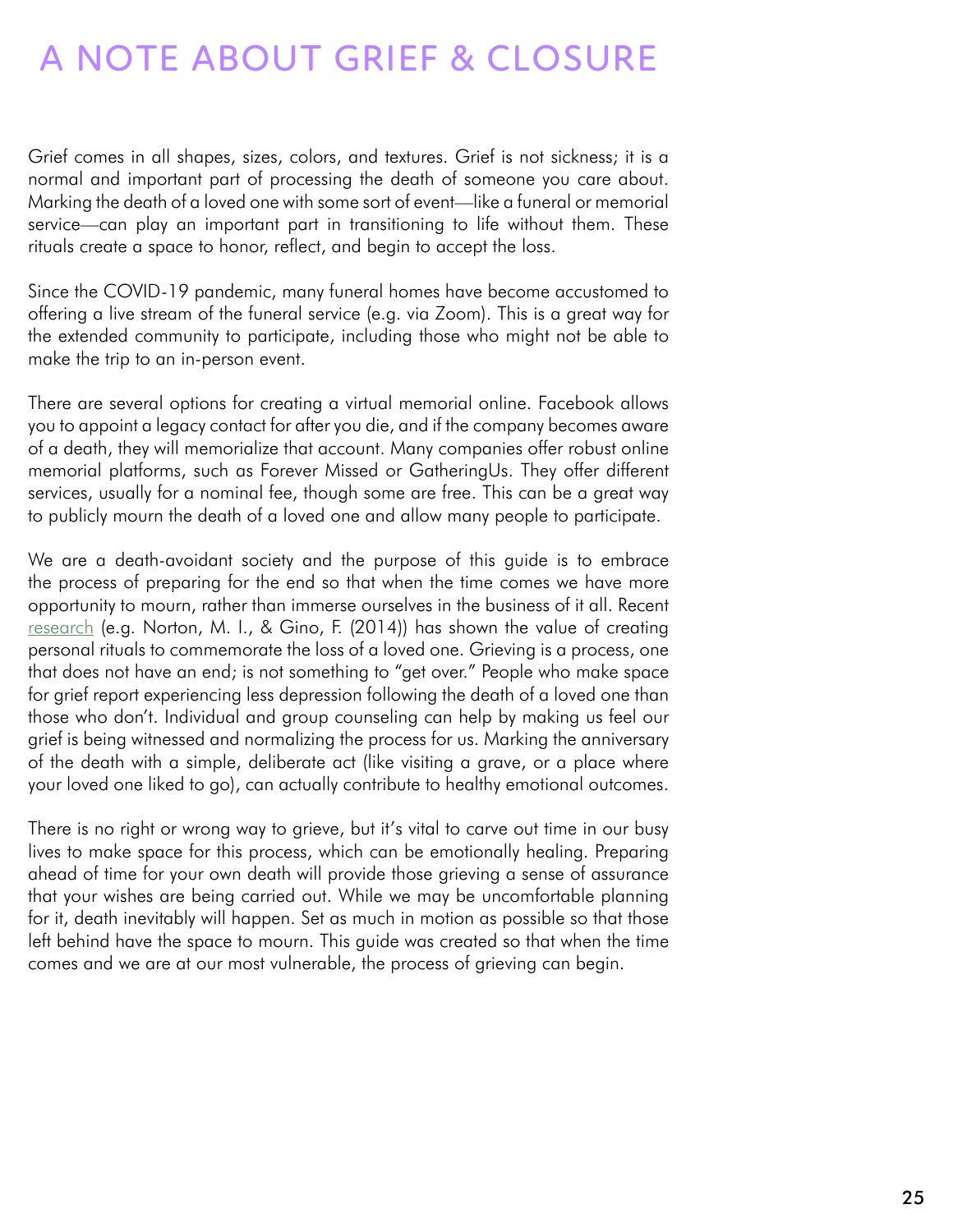# RESOURCES

<span id="page-28-0"></span>For a list of resources, templates, and information regarding end-of-life and deathcare, visit [wwww.wake.education](https://www.wake.education/). Since many resources are fluid and subject to change, Wake will keep this website updated.

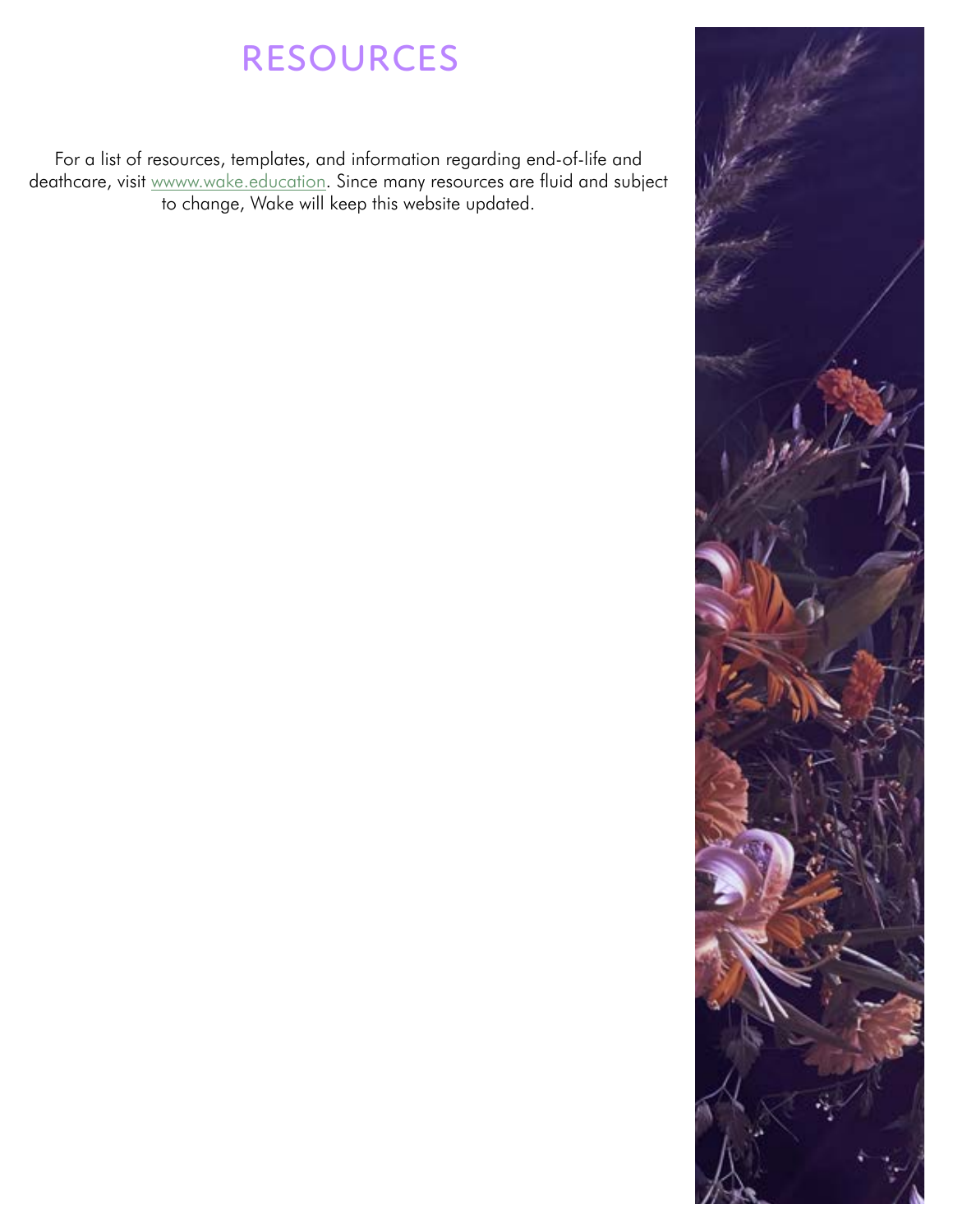# GLOSSARY

<span id="page-29-0"></span>Administrator - a person appointed by a court to take charge of the estate of a decedent, but not appointed in the decedent's will.

Advance Directive - a living will or durable power of attorney in which a person states their wishes regarding medical treatment in the event of mental incompetency or an inability to communicate.

Cremation - the process of reducing a dead body to mostly tiny bits of bone resembling ash that involves exposing the body to flame and intense heat followed by pulverization of bone fragments.

**Death Benefit** - the amount of money to be paid under the terms of an insurance policy to the designated beneficiary upon the death of the insured.

Death Certificate - a legal document generated by a funeral provider and signed by a doctor, giving pertinent identifying information about a deceased person and certifying the time, place, and cause of death.

**Disposition** - what happens to the body of a deceased person such as burial, cremation, alkaline hydrolysis, or another method of "disposing" of a deceased person's remains.

Durable Power of Attorney or Proxy - a legal document that gives a person the authority to make legal, medical, or financial decisions for another person which remains in effect until the person who grants it dies or cancels it.

**Estate** - the assets and liabilities left by a person at death.

**Executor** - the person appointed to execute a will.

Funeral and Disposition of Remains Directive - a type of notarial testament that assigns a chosen representative the right to make all decisions, consistent with applicable laws, regarding the handling of a decedent's remains.

Home Funeral - a funeral service that is held in a private residence such as the home of the deceased person or a family member.

Hospice - healthcare service for the terminally ill that emphasizes pain control and emotional support for the patient and family, typically refraining from taking extraordinary measures to prolong life.

Last Will & Testament - a legal document written by a testator (the person who is creating the will) in order to set forth instructions on how they wish to distribute their assets upon death.

Living Will - a written statement detailing a person's desires regarding their medical treatment in circumstances in which they are no longer able to express informed consent.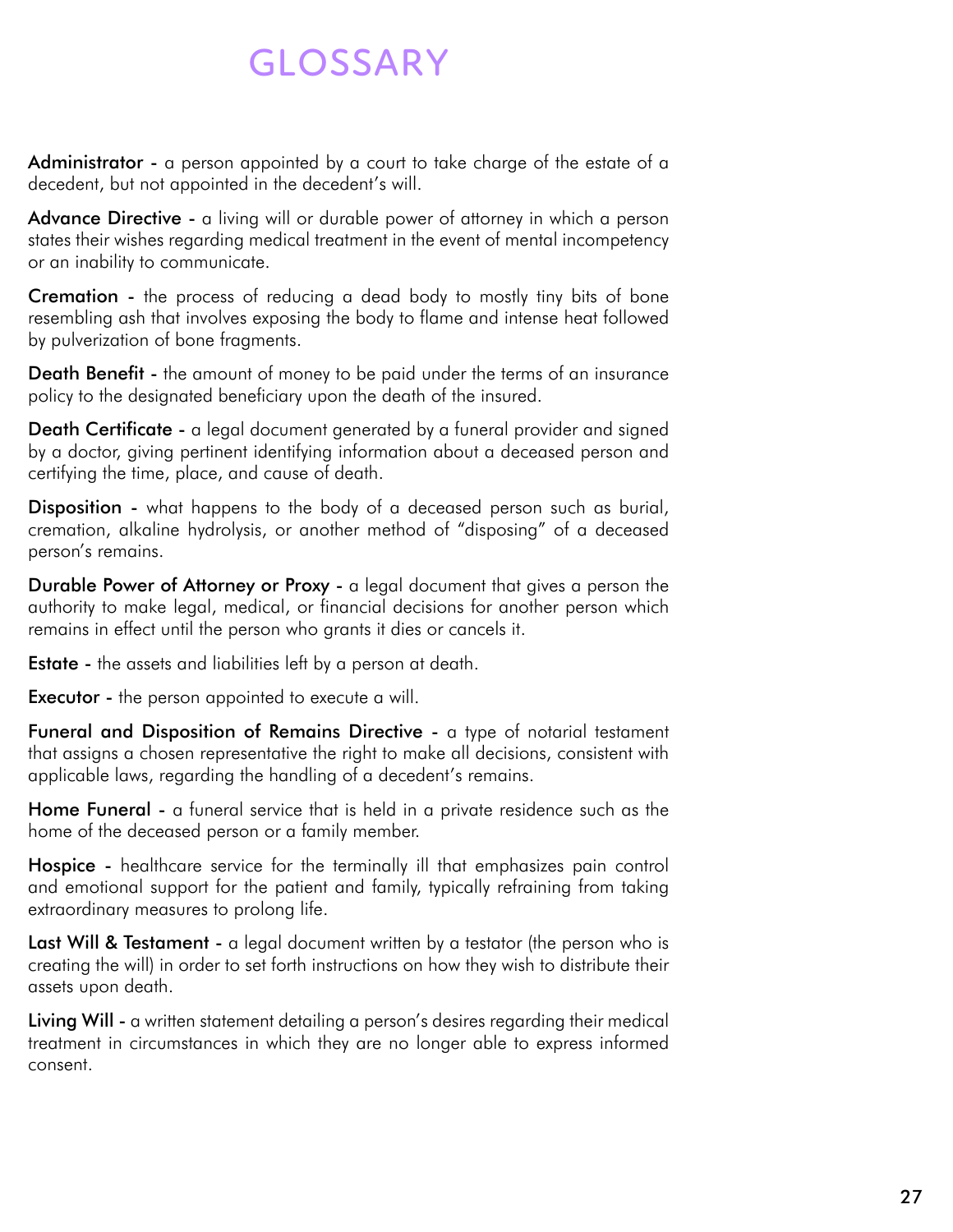**Obituary** - a written notice of a person's death, often including biographical information, often published publicly in a newspaper or online.

Palliative Care - medical care focused on improving the quality of life of a patient with a serious illness by treating symptoms and providing emotional support.

POLST - Physician Orders for Life-Sustaining Treatment: medical orders covering a variety of end-of-life treatments.

Potter's Field - the colloquial term for the burial place of unidentified, unclaimed, or indigent people.

**Probate** - the process of going through the court to inherit property from a deceased person (typically called Succession in Louisiana).

**Right of Disposition** - the right to make all decisions, consistent with applicable laws, regarding the handling of a decedent's remains achieved through a type of notarial testament called a Funeral and Disposition of Remains Directive.

Settling Estate - settling of debts and distributing remaining assets of a deceased person according to state law and provisions made in advance.

**Succession** - the process of going through the court to inherit property from a deceased person (often called Probate).

**Trust** - a financial relationship in which one party, known as a trustor, gives another party, the trustee, the right to hold title to property or assets for the benefit of a third party, the beneficiary.

**Trustee** - a person, usually one of a body of persons, appointed to administer the affairs of a company, institution, etc. Or, a person who holds the title to property for the benefit of another.

Will - a legal declaration of a person's wishes regarding the disposal of his or her property or estate after death.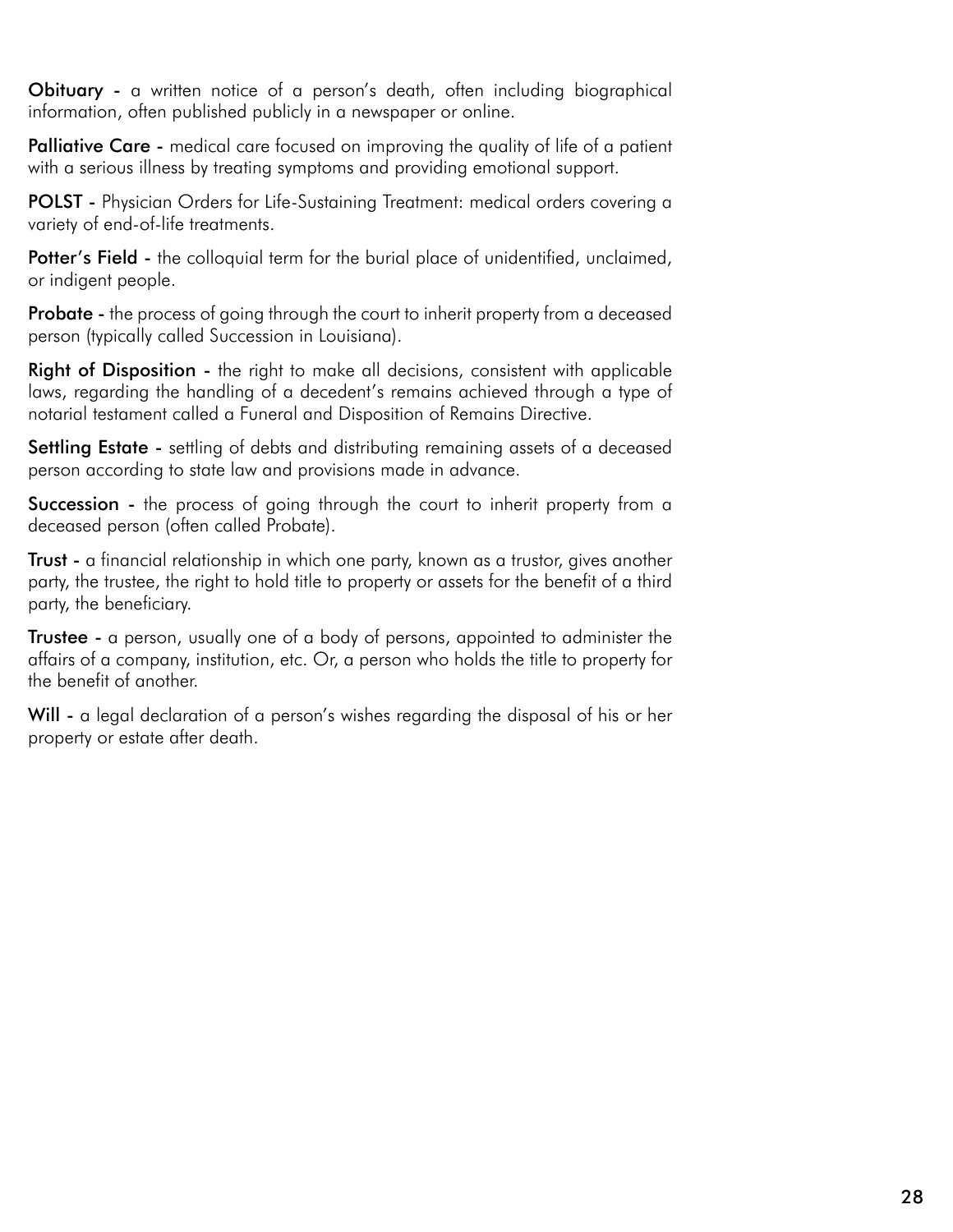# <span id="page-31-0"></span>ACKNOWLEDGEMENTS

As Wake undertook to create this guide, we sought the collaboration of professionals in the disparate fields of estate law, hospice and palliative care, and LGBTQIA+ healthcare advocacy. During our research, we learned of a similar guide in the U.K., called [Making Informed Choices When Planning a Funeral,](https://ceremonymatters.org/wp-content/uploads/2020/Standard-PDF-queer-funeral-guide) by Ash Hayhurst. Inspired by Hayhurst's accessible, easy-to-understand language, we worked to bring together the specifics of Louisiana laws governing end-of-life planning, funerals, and burial, in a simple format that is easily distributed and shared.

Many people contributed to the creation of this guide, some of whom do not choose to be listed here. Significant contributions were made by the following people:

Amanda "Mandy" Anderson (she/her) - Social Worker for Heart of Hospice-Northeast (Monroe, LA). Mandy has been with Heart of Hospice since 2018, where she started as a Social Work Intern. She led the first Heart of Hospice agency to Level 5 in the National Hospice and Palliative Care Organization's We Honor Veterans Program. She serves on NHPCOs Professional Education Committee and Trauma Informed Care Workgroup. She serves on Louisiana and Mississippi Hospice and Palliative Care Organization's VA Task Force. She has presented topics on LGBTQIA+ Veterans Needs, Trauma Informed Care, and Veterans Trauma Screening topics for both LMHPCO and NHPCO conferences.

Amelia Bird (she/they) - Amelia has a background in writing, teaching, state parks, school gardens, and print media, and her hand-made artist's books are collected in university libraries and private collections across the country. Amelia has spent the last decade contributing to New Orleans area nonprofits with design, writing, project management, communications strategy, and fundraising. She designed this guide.

Jamey Boudreaux (he/him) - Jamey Boudreaux is Executive Director of the Louisiana-Mississippi Hospice & Palliative Care Organization. Prior to taking on the challenges of managing a two-state professional organization, he was the Executive Director of the Louisiana Hospice Organization, with 6 years of direct hospice social work experience. He was also an Adjunct Professor at Tulane School of Social Work, teaching "Death, Dying & Grieving" from 1998-2018.

Laurie Dietrich (she/her) - New Orleans-based artist, ritualist, and deathworker. Laurie has certifications in death doula practice and thanatology, and has worked in both volunteer and staff capacities in admin, development, and psychosocial and hands-on care in hospice and in social-model hospice care homes. She specializes in liaison work between families and medical/hospice organizations at end-of-life and is passionate about community-centered empowerment, advocacy, and education around end-of-life care.

Dietz (any pronoun used with respect) - Genderqueer health educator and activist focused on improving health equity for the LGBTQIA+ community. Dietz helped create the first transgender health clinic in the state of Louisiana and are one of the founding members of a regional trans health capacity building collective: TIDAL (Transgender Inclusive Development, Advocacy and Learning). Dietz spent 5 years supporting people who were living with HIV as they underwent cancer treatment, and has first-hand experience of the unique challenges and difficulties end-of-life care can entail for LGBTQ+ individuals and families. They currently offer gender-focused technical assistance as a consultant via Dietz Consulting, LLC.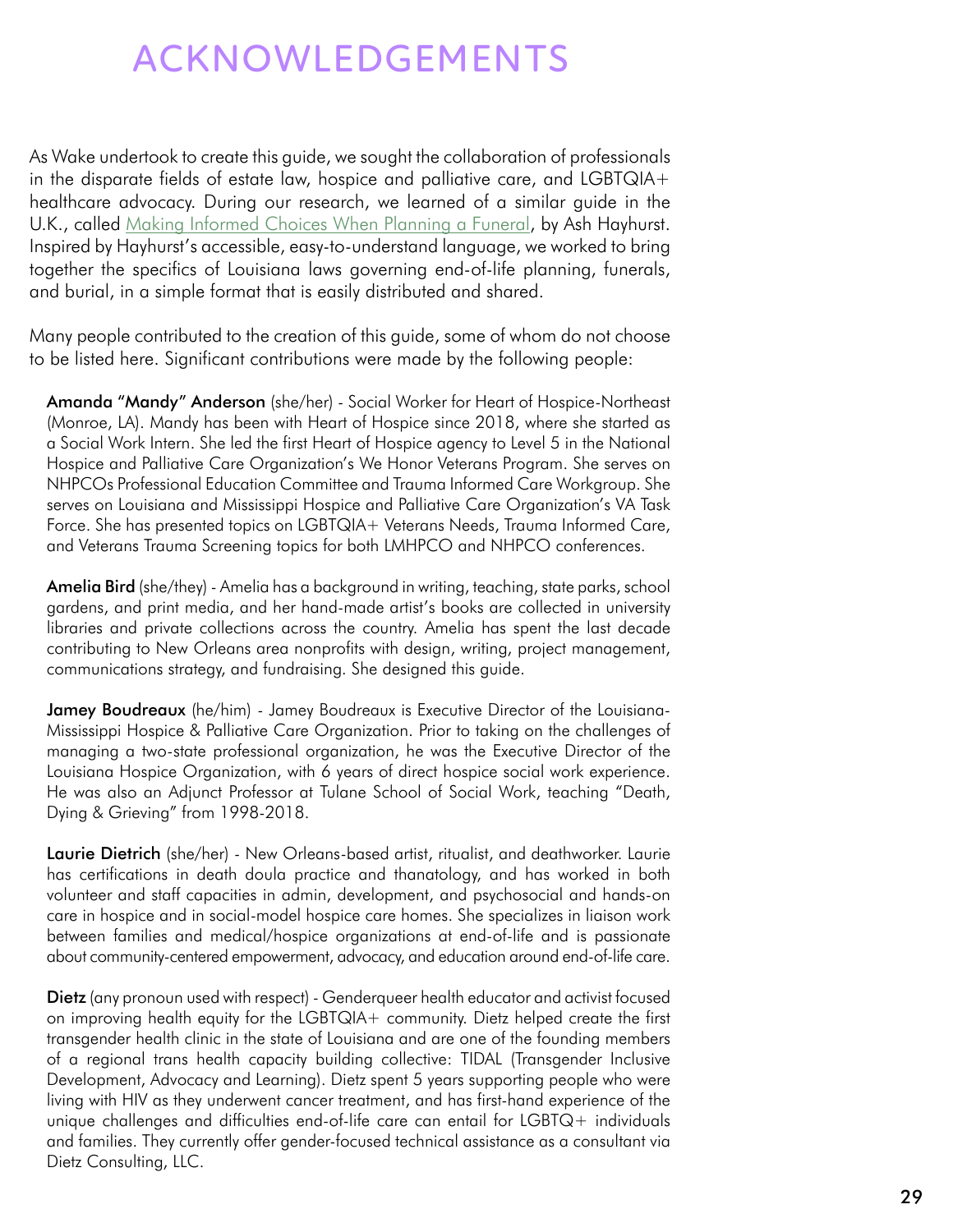Liz Dunnebacke (she/her) - Executive Director of Wake, Liz has worked variously in the entertainment industry and nonprofit administration for over 30 years. Liz founded Wake to provide resources to Louisianans for sustainable end-of-life care. She currently also serves on the Board of Directors of the Green Burial Council, International.

Allison Durant (she/her) - Allison Lindsey Durant is a Licensed Professional Counselor and founder of the New Orleans Grief Center in the New Orleans area. Allison's focus on grief and loss stems from her own personal experiences and an intense desire to normalize the mourning process and to provide safe and therapeutic individual and group support. Allison has presented on the "Grief of Getting Sober," "Impact of Grief and Loss on the Mind, Body and Soul" and to the school counselors in the New Orleans community on providing strategies to serve our youngest and most vulnerable. Through witnessing a person's grief, she hopes we become a community of support that learns to embrace all of the emotions a loss creates.

Nicholas Hite (he/him) - Nicholas established The Hite Law Group in New Orleans, Louisiana and has been Principal there for 10 years. It is the only openly queer-run, queer-centered law firm in Louisiana. Nicholas has served over 1,000 clients across 13 parishes in Louisiana and continues to provide leading-edge legal services for LGBTQ+ identified clients, especially adult and child survivors of intimate partner violence and sexual assault. Instrumental in spearheading policy and practice changes for TGNC Louisianans making ID corrections more accessible, Nicholas is the sole TGNCcompetent legal resource in Louisiana recognized by the Transgender Legal Services Network, Transgender Law Center, and Transgender Legal Defense and Education Fund. He also serves as a qualified family law mediator, juvenile public defender, co-founder and managing attorney for the non-profit Family Justice Legal Center, and legal counsel for the New Orleans Family Justice Alliance. In 2022, Nicholas was recognized as one of the 40 Best LGBTQ+ Lawyers Under 40 by the national LGBTQ+ Bar Association.

Kathryn Lafrentz (she/her) & Rachel Jokinen (she/her) - Director of Legal Services and Staff Attorney for Community Outreach and Successions, respectively, Kathryn and Rachel both work at The Pro Bono Project. Since 1986, The Pro Bono Project has been dedicated to assisting low-income families, individuals and the elderly to gain access to lawyers and the legal system which they otherwise could not afford.

Jim Meadows (he/him) - Executive Director of NOAGE (New Orleans Advocates for LGBTQ+ Elders). Jim has practiced as a licensed social worker in a variety of healthcare settings, and has worked extensively with older adults. He is a columnist for Ambush Magazine, and he currently serves on the Board of Directors for the LGBT+ Archives Project of Louisiana and the Tulane School of Social Work Alumni Association. Jim previously served on the Board of Directors for PFLAG New Orleans and Friday Night Before Mardi Gras.

**Ezra Salter** (they/them) - Ezra is a Louisiana licensed Funeral Director and Embalmer practicing in New Orleans and a member of the Board of Directors of Wake; they are a former member of New Orleans Mayor's COVID-19 Deathcare Taskforce, contributor to The Order of the Good Death's end-of life planning resources for the transgender community, and past speaker at the 2021 Green Burial Conference. Their professional focus includes advocacy for queer deathcare and green burial options in Louisiana and the preservation of historic cemeteries in New Orleans.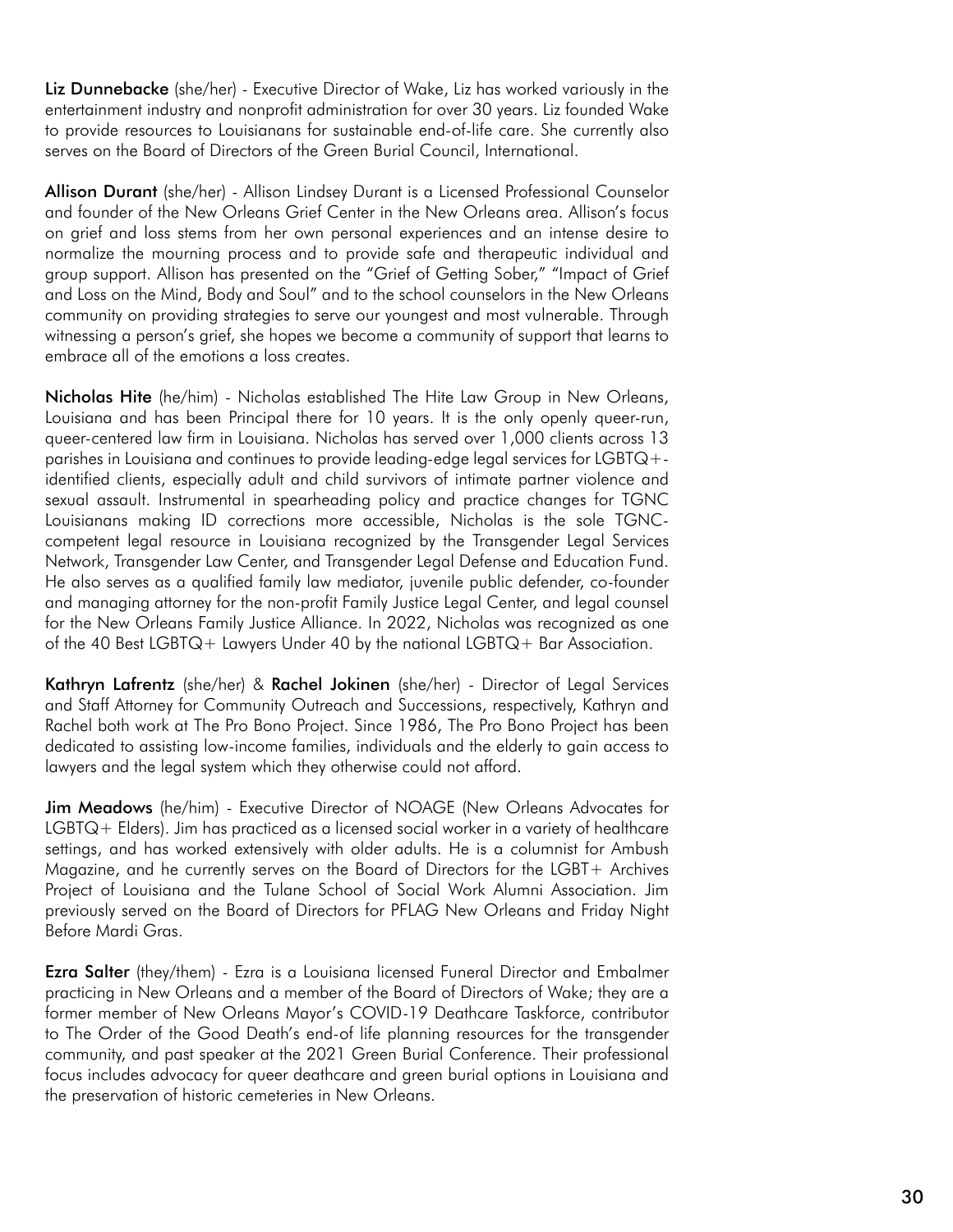Cory Sparks (he/him) - Cory is a United Methodist minister who has worked with many families at the time of death. He is President of the Wake Board of Directors.

Megan McHugh (she/her) - Megan is a flower farmer, floral designer, writer, and photographer. The flowers and photography in this guide are from her.

This guide is also made possible by generous grants from the Coughlin-Saunders Foundation and the Greater New Orleans Foundation's LGBTQ Fund.